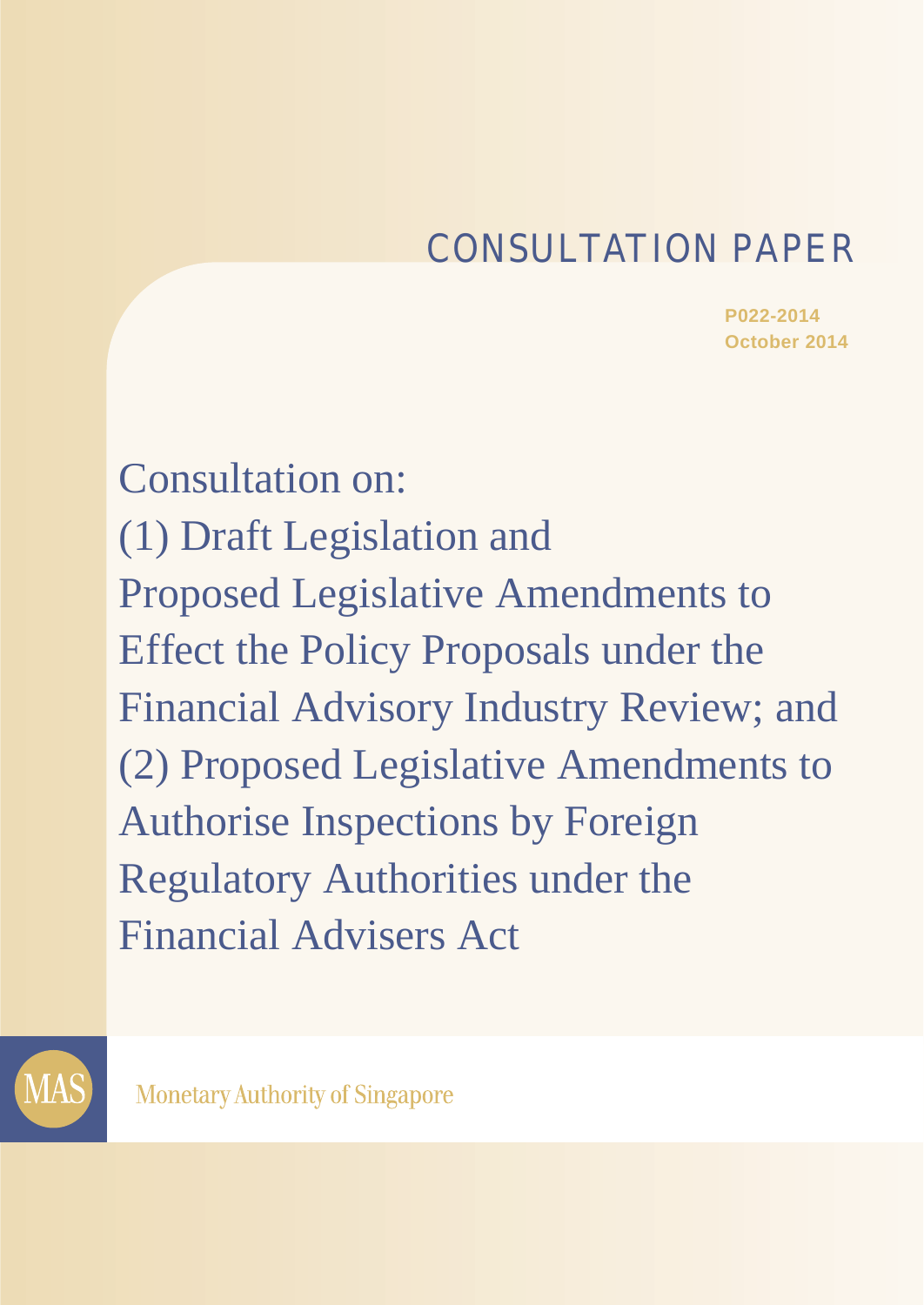#### **TABLE OF CONTENTS**

| <b>PREFACE</b>                                                                                                                                                         |                                                                                                                                                | 6               |
|------------------------------------------------------------------------------------------------------------------------------------------------------------------------|------------------------------------------------------------------------------------------------------------------------------------------------|-----------------|
| <b>INTRODUCTION</b>                                                                                                                                                    |                                                                                                                                                | 10              |
| <b>SECTION 1: DRAFT LEGISLATION AND PROPOSED LEGISLATIVE</b><br>10<br>AMENDMENTS TO EFFECT THE POLICY PROPOSALS UNDER THE<br>FINANCIAL ADVISORY INDUSTRY REVIEW (FAIR) |                                                                                                                                                |                 |
| A                                                                                                                                                                      | Raising the competence of financial advisory representatives<br>Continuing professional development                                            | 10 <sup>°</sup> |
| B                                                                                                                                                                      | Raising the quality of financial advisory firms<br>Financial and other requirements                                                            | 11              |
| C                                                                                                                                                                      | Raising the quality of financial advisory firms<br>Financial advisory activities of registered insurance brokers                               | 13              |
| D                                                                                                                                                                      | Raising the quality of financial advisory firms<br>Non-financial advisory activities conducted by licensed financial<br>advisers               | 14              |
| Е                                                                                                                                                                      | Making financial advising a dedicated service<br>Non-financial advisory activities conducted by licensed financial<br>advisory representatives | 14              |
| F                                                                                                                                                                      | Making financial advising a dedicated service<br>Use of introducers by financial advisory firms                                                | 16              |
| G                                                                                                                                                                      | Promoting a culture of fair dealing<br>Commission payout structure of regular premium life insurance<br>products                               | 17              |
| H                                                                                                                                                                      | Promoting a culture of fair dealing<br>Balanced scorecard framework for remuneration of financial<br>advisory representatives and supervisors  | 17              |
|                                                                                                                                                                        |                                                                                                                                                |                 |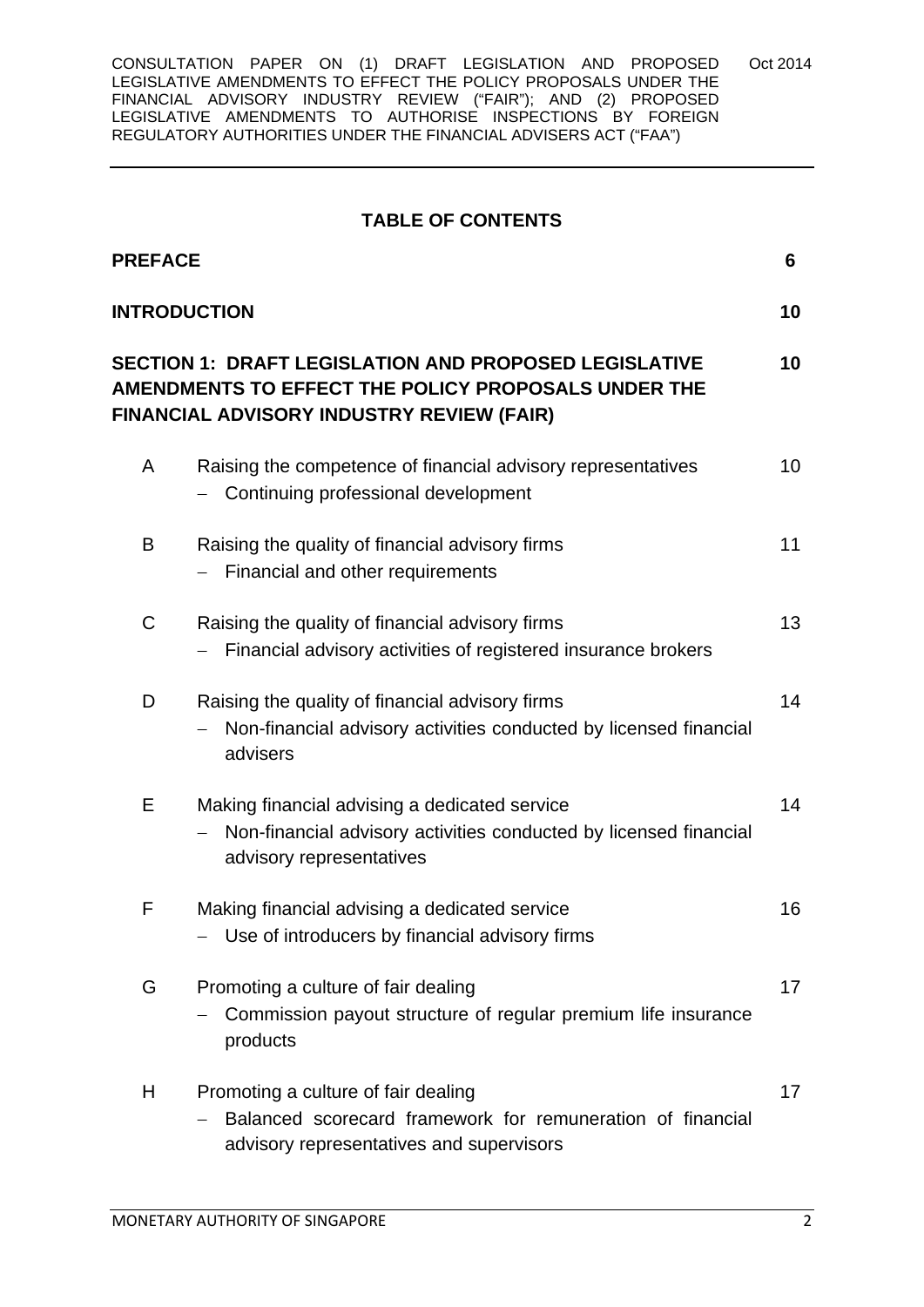| Promoting a culture of fair dealing<br>- Banning of product-related incentives for financial advisory<br>firms, representatives and supervisors                              | 18 |  |  |
|------------------------------------------------------------------------------------------------------------------------------------------------------------------------------|----|--|--|
| J<br>Lowering distribution costs by enhancing market efficiency<br>Facilitating comparison of life insurance products and cheaper<br>access to life insurance products       | 19 |  |  |
| K<br>Other FAIR-related amendments<br>- Powers to provide for transitional arrangements and specify<br>how existing contracts should be effected                             | 20 |  |  |
| <b>SECTION 2: PROPOSED LEGISLATIVE PROVISIONS TO AUTHORISE</b><br>22<br><b>INSPECTIONS BY FOREIGN REGULATORY AUTHORITIES</b>                                                 |    |  |  |
| ANNEX 1: DRAFT AMENDMENTS TO THE NOTICE ON MINIMUM ENTRY<br>AND EXAMINATION REQUIREMENTS FOR REPRESENTATIVES OF<br>LICENSED FINANCIAL ADVISERS AND EXEMPT FINANCIAL ADVISERS |    |  |  |
|                                                                                                                                                                              |    |  |  |

**ANNEX 2: NEW NOTICE ON CONTINUING FINANCIAL REQUIREMENTS FOR LICENSED FINANCIAL ADVISERS** 

**ANNEX 3: FIRST DRAFT AMENDMENTS TO THE FINANCIAL ADVISERS REGULATIONS** 

**ANNEX 4: DRAFT AMENDMENTS TO FORM 15 UNDER THE FAA AND FINANCIAL ADVISERS REGULATIONS ON STATEMENT OF ASSETS AND LIABILITIES, NET ASSET VALUE, AND INSURANCE BROKING PREMIUM ACCOUNT UNDER SECTION 45(1), RENAMED AS STATEMENT OF ASSETS AND LIABILITIES, FINANCIAL RESOURCES, AND INSURANCE BROKING PREMIUM ACCOUNT UNDER SECTION 45(1)** 

**ANNEX 5: DRAFT AMENDMENTS TO THE GUIDELINES ON CRITERIA FOR THE GRANT OF A FINANCIAL ADVISER'S LICENCE, RENAMED AS THE GUIDELINES ON CRITERIA FOR GRANT OF A FINANCIAL ADVISER'S LICENCE AND MINIMUM STANDARDS FOR LICENSED**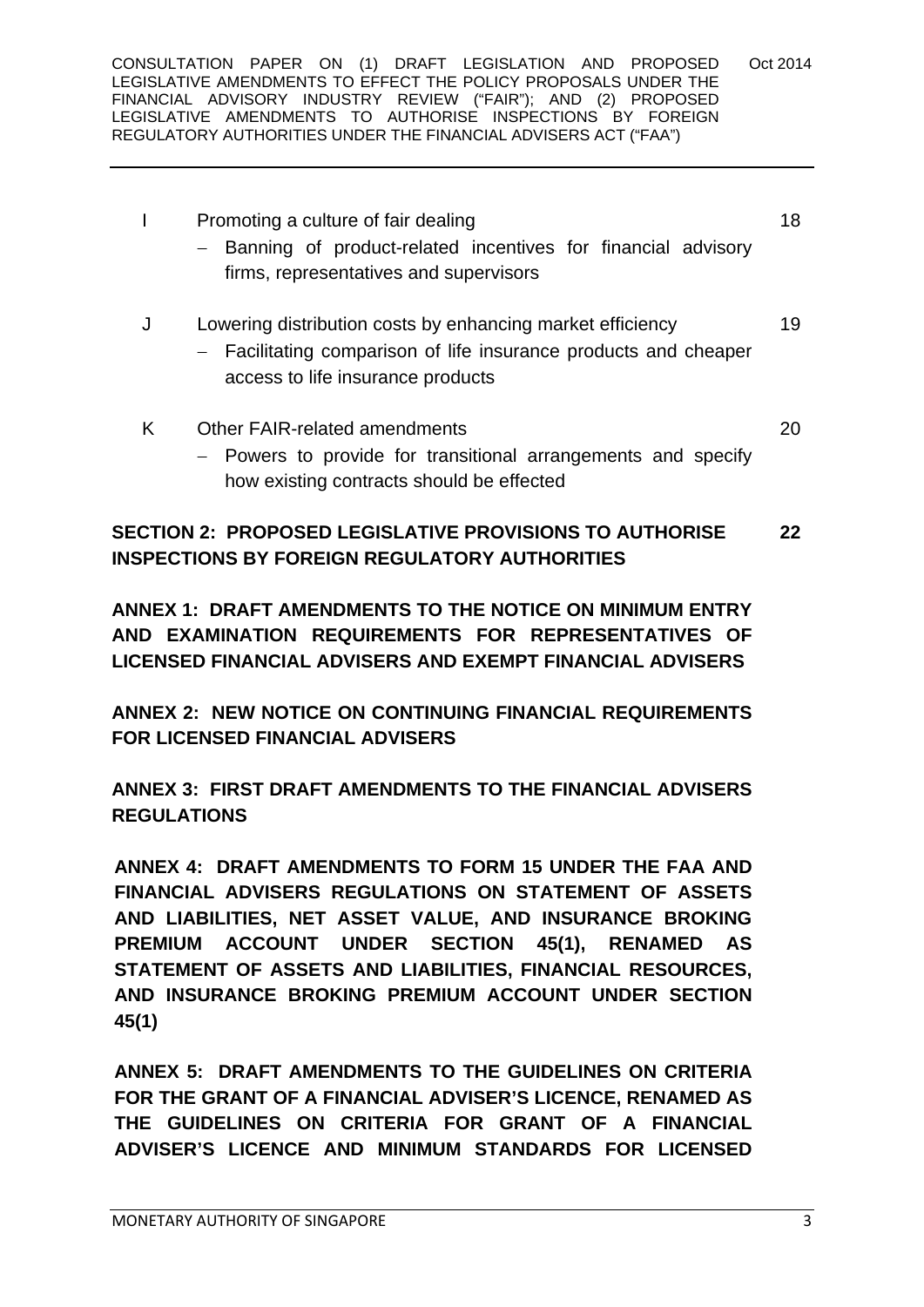#### **FINANCIAL ADVISERS**

#### **ANNEX 6: SECOND DRAFT AMENDMENTS TO THE FINANCIAL ADVISERS REGULATIONS**

**ANNEX 7: NEW FORM 29 UNDER THE FAA AND FA REGS ON STATEMENT OF REVENUE UNDER REGULATION 37(1A)(A) BY REGISTERED INSURANCE BROKERS EXEMPT FROM HOLDING A FINANCIAL ADVISER'S LICENCE UNDER SECTION 23(1)(C), READ WITH REGULATION 17(A)(1)** 

**ANNEX 8: NEW FORM 30 UNDER THE FAA AND FA REGS ON STATEMENT OF REVENUE UNDER REGULATION 37(1A)(B) BY REGISTERED INSURANCE BROKERS EXEMPT FROM HOLDING A FINANCIAL ADVISER'S LICENCE UNDER SECTION 23(1)(C)** 

**ANNEX 9: NEW FORM 31 UNDER THE FAA AND FA REGS ON STATEMENT OF BASE CAPITAL AND FINANCIAL RESOURCES UNDER REGULATION 37(1A)(B) BY REGISTERED INSURANCE BROKERS EXEMPT FROM HOLDING A FINANCIAL ADVISER'S LICENCE UNDER SECTION 23(1)(C)** 

**ANNEX 10: DRAFT AMENDMENTS TO FORM 26 UNDER THE FAA AND FA REGS ON NOTICE OF COMMENCEMENT OF BUSINESS / ADDITIONAL FINANCIAL ADVISORY SERVICE(S) LODGED PURSUANT TO REGULATION 37(1) BY PERSONS EXEMPT FROM HOLDING A FINANCIAL ADVISER'S LICENCE UNDER SECTION 23(1)(A), (B), (C), (D) AND (E)** 

**ANNEX 11: DRAFT AMENDMENTS TO FORM 27 UNDER THE FAA AND FA REGS ON NOTICE OF CHANGE OF PARTICULARS LODGED PURSUANT TO REGULATION 37(1) BY PERSONS EXEMPT FROM HOLDING A FINANCIAL ADVISER'S LICENCE UNDER SECTION 23(1)(A), (B), (C), (D) AND (E)** 

**ANNEX 12: NEW NOTICE ON REQUIREMENTS FOR REGISTERED INSURANCE BROKERS EXEMPT FROM HOLDING A FINANCIAL ADVISER'S LICENCE UNDER SECTION 23(1)(C)**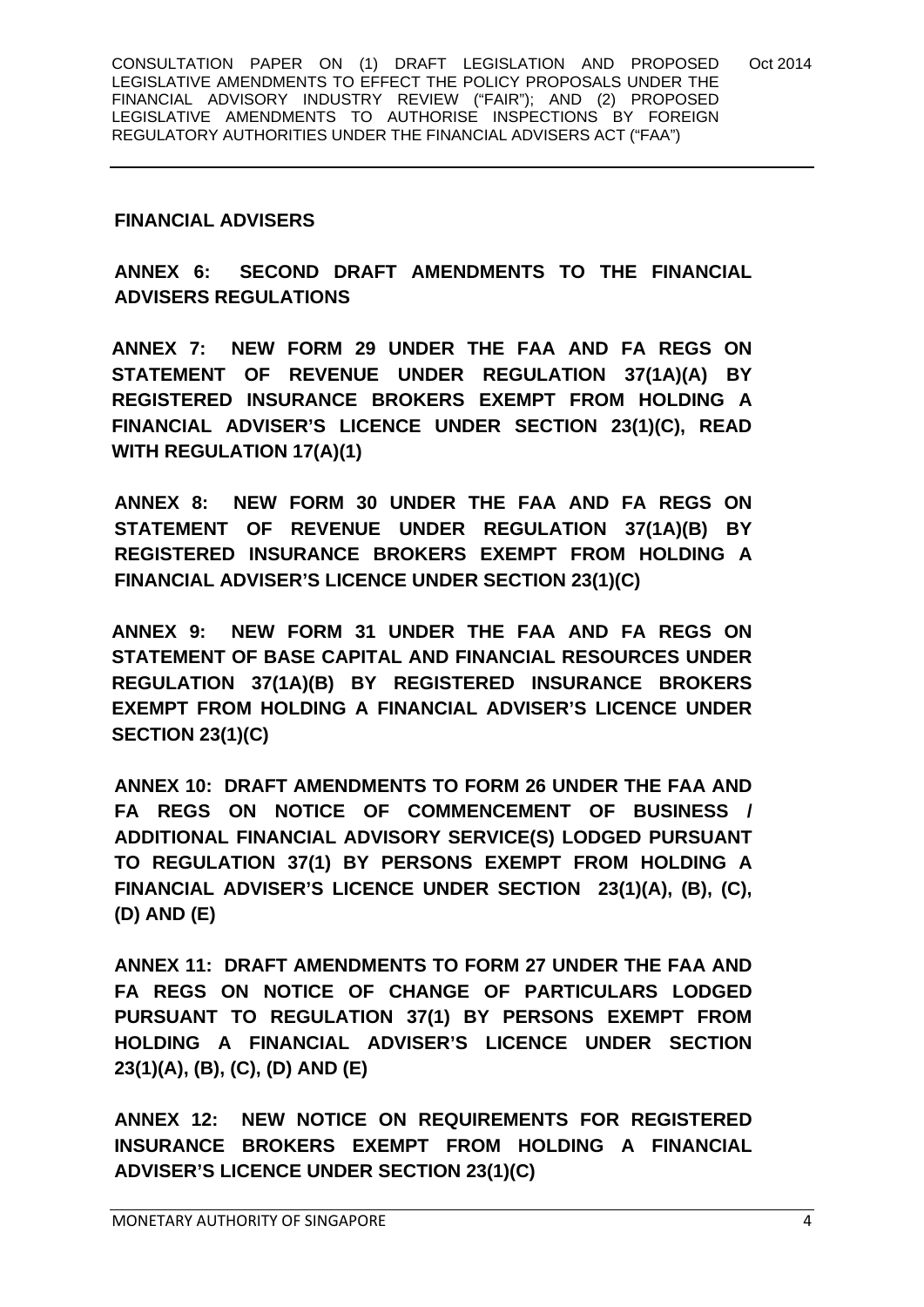**ANNEX 13: THE NEW GUIDELINES ON MINIMUM STANDARDS FOR REGISTERED INSURANCE BROKERS EXEMPT FROM HOLDING A FINANCIAL ADVISER'S LICENCE UNDER SECTION 23(1)(C)** 

**ANNEX 14: DRAFT FINANCIAL ADVISERS (AMENDMENT) BILL 2015** 

**ANNEX 15: DRAFT AMENDMENTS TO THE NOTICE ON APPOINTMENT AND USE OF INTRODUCERS BY FINANCIAL ADVISERS** 

**ANNEX 16: DRAFT INSURANCE (AMENDMENT) BILL 2015** 

**ANNEX 17: NEW FINANCIAL ADVISERS (REMUNERATION AND INCENTIVE) REGULATIONS** 

**ANNEX 18: NEW INSURANCE (REMUNERATION) REGULATIONS** 

**ANNEX 19: NEW NOTICE ON REQUIREMENTS FOR THE BALANCED SCORECARD FRAMEWORK AND INDEPENDENT SALES AUDIT UNIT** 

**ANNEX 20: NEW GUIDELINES ON THE BALANCED SCORECARD FRAMEWORK, REFERENCE CHECKS AND PRE-TRANSACTION CHECKS**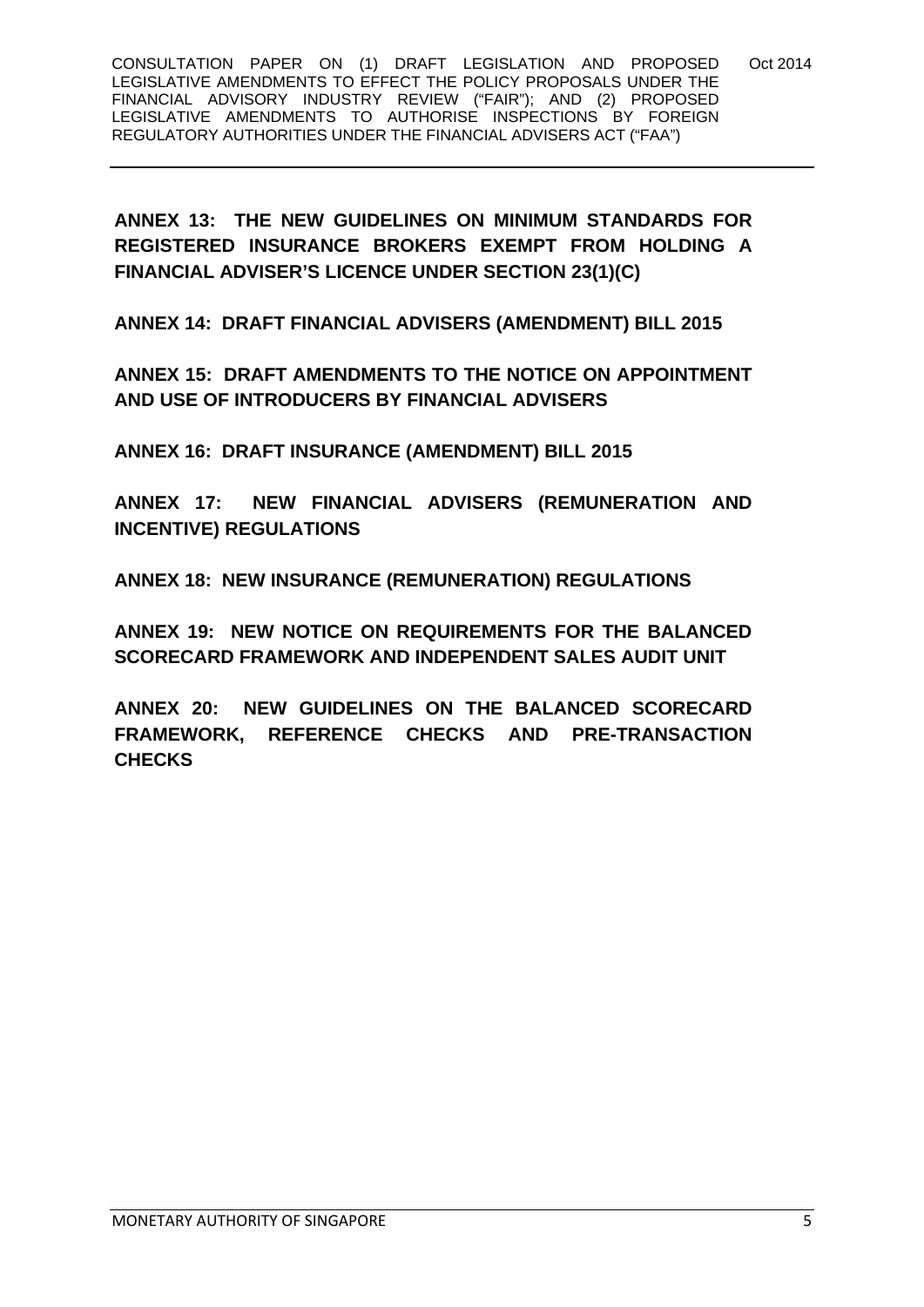#### **PREFACE**

1 On 5 March 2013, the Monetary Authority of Singapore ("MAS") released a consultation paper seeking feedback on the recommendations of FAIR. The consultation closed on 4 June 2013 and MAS published its response to the feedback on 30 September 2013.

2 MAS is now consulting on the following legislative provisions and amendments to effect the policy proposals under FAIR:

#### Annexes 1

- a) Draft Amendments to the Notice on Minimum Entry and Examination Requirements for Representatives of Licensed Financial Advisers and Exempt Financial Advisers ("Notice FAA-N13");
- b) the New Notice on Continuing Financial Requirements for Licensed Financial Advisers ("Notice FAA-NXXLFAXX"); 2
- c) First Draft Amendments to the Financial Advisers Regulations ("FA Amendment (No. 1) Regs"); 3
- d) Draft Amendments to Form 15 under the FAA and Financial Advisers Regulations ("FA Regs") on Statement of Assets and Liabilities, Net Asset Value, and Insurance Broking Premium Account under Section 45(1), renamed as Statement of Assets and Liabilities, Financial Resources, and Insurance Broking Premium Account under Section 45(1) ("Form 15"); 4
- e) Draft Amendments to the Guidelines on Criteria for the Grant of a Financial Adviser's Licence ("Guideline FAA-G01"), renamed as the Guidelines on Criteria for Grant of a Financial Adviser's Licence and Minimum Standards for Licensed Financial Advisers; 5
- f) Second Draft Amendments to the Financial Advisers Regulations ("FA Amendment (No. 2) Regs"); 6
- g) the New Form 29 under the FAA and FA Regs on Statement of Revenue under Regulation 37(1A)(a) by Registered Insurance Brokers Exempt from Holding a Financial Adviser's 7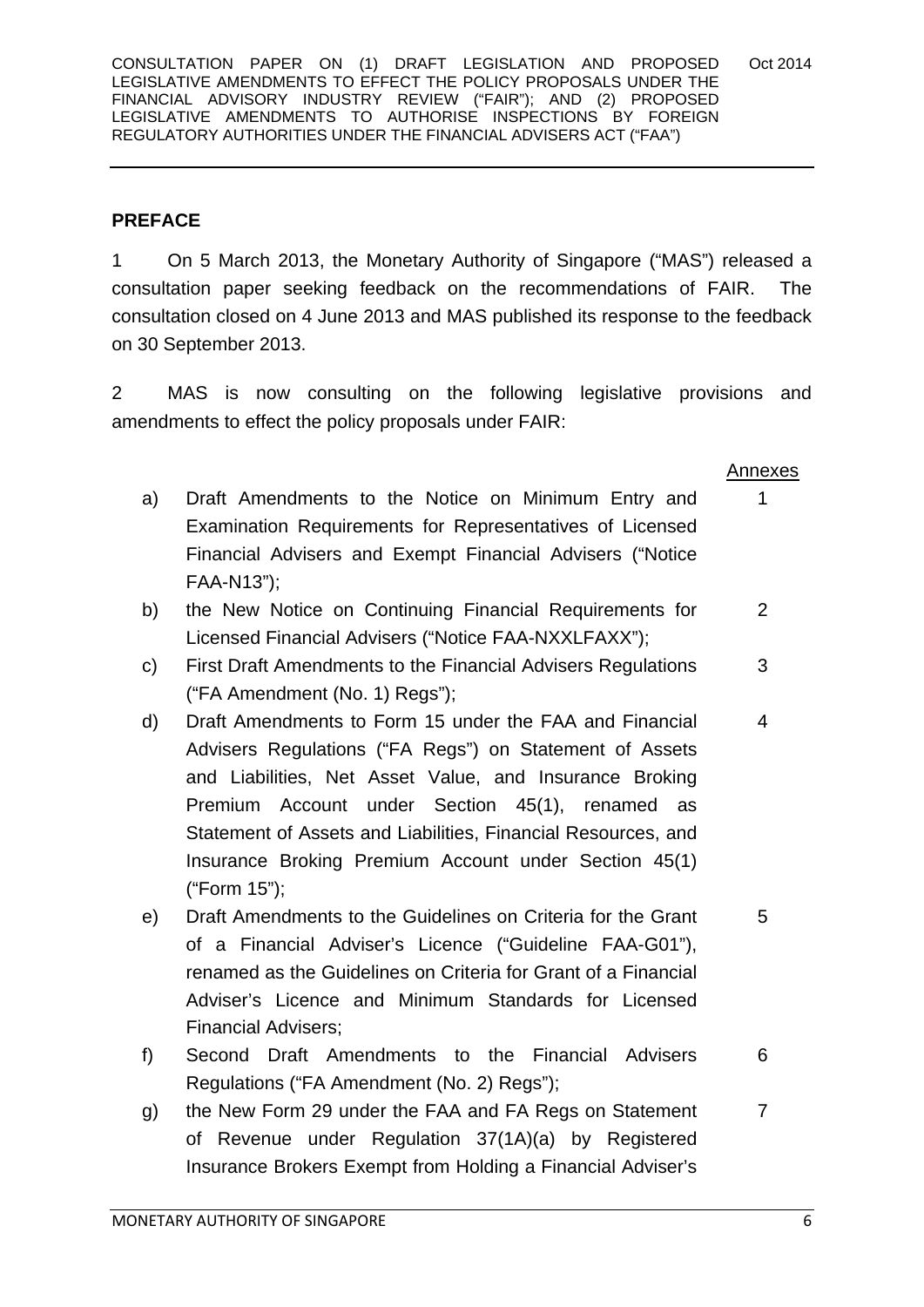Licence under Section 23(1)(c), Read with Regulation 17(A)(1) ("Form 29");

- h) the New Form 30 under the FAA and FA Regs on Statement of Revenue under Regulation 37(1A)(b) by Registered Insurance Brokers Exempt from Holding a Financial Adviser's Licence under Section 23(1)(c) ("Form 30"); and 8
- i) the New Form 31 under the FAA and FA Regs on Statement of Base Capital and Financial Resources under Regulation 37(1A)(b) by Registered Insurance Brokers Exempt from Holding a Financial Adviser's Licence under Section 23(1)(c) ("Form 31"). 9
- j) Draft Amendments to Form 26 under the FAA and FA Regs on Notice of Commencement of Business / Additional Financial Advisory Service(s) Lodged Pursuant to Regulation 37(1) by Persons Exempt from Holding a Financial Adviser's Licence under Section 23(1)(a), (b), (c), (d) and (e) ("Form 26"); 10
- k) Draft Amendments to Form 27 under the FAA and FA Regs on Notice of Change of Particulars Lodged Pursuant to Regulation 37(1) by Persons Exempt from Holding a Financial Adviser's Licence under Section 23(1)(a), (b), (c), (d) and (e) ("Form 27"); 11
- l) the New Notice on Requirements for Registered Insurance Brokers Exempt from Holding a Financial Adviser's Licence under section 23(1)(c) ("Notice FAA-NXXIBXX"); 12
- m) the New Guidelines on Minimum Standards for Registered Insurance Brokers Exempt from Holding a Financial Adviser's Licence under section 23(1)(c) ("FAA-GXXIBXX"); 13
- n) Draft Financial Advisers (Amendment) Bill 2015; o) Draft Amendments to the Notice on Appointment and Use of 14 15
- Introducers by Financial Advisers ("Notice FAA-N02"); p) Draft Insurance (Amendment) Bill 2015; 16
- q) the New Financial Advisers (Remuneration and Incentive) Regulations ("FA(RI) Regs"); 17
- r) the New Insurance (Remuneration) Regulations ("I(R) Regs"); 18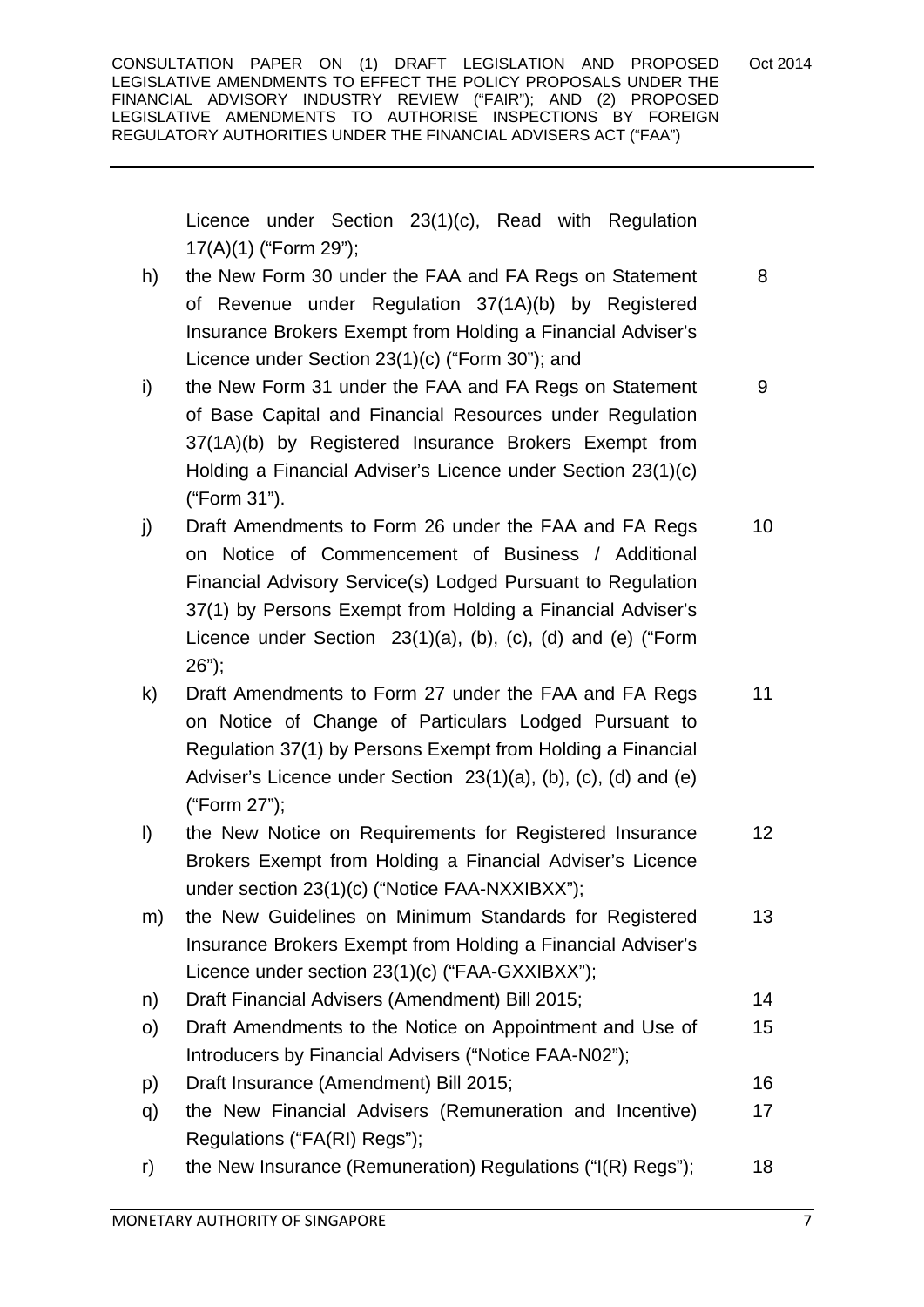- s) the New Notice on Requirements for the Balanced Scorecard Framework and Independent Sales Audit Unit ("Notice FAA-NXXFAXX"); and 19
- t) the New Guidelines on the Balanced Scorecard Framework, Reference Checks and Pre-Transaction Checks ("FAA-GXXFAXX"). 20

3 In addition, as MAS' powers to allow foreign regulatory authorities ("FRAs") (or their appointed agents) to inspect financial institutions in Singapore do not currently extend to FA firms<sup>1</sup>, MAS is proposing to align the FAA with other Acts under MAS' purview by providing for such powers. Such inspections are intended for FRAs from the parent jurisdictions that have regulatory oversight of the FA firm in Singapore to carry out their supervisory functions. The proposed legislative amendments are presented in the Financial Advisers (Amendment) Bill 2015.

4 FA Amendment (No. 1) Regs, Notice FAA-NXXLFAXX, and the amendments to Notice FAA-N02, Notice FAA-N13, Guideline FAA-G01 and Form 15 are expected to come into effect ahead of the other legislative provisions and amendments.

5 MAS is also working to implement the other FAIR initiatives that are not set out in this paper, including those that do not require legislative provisions and amendments, as well as others for which we will be consulting with the industry separately. MAS aims to implement the full suite of FAIR initiatives in 2015.

6 MAS invites interested parties to provide their comments and feedback on the proposed legislative provisions and amendments to:

 Capital Markets Intermediaries Department Monetary Authority of Singapore 10 Shenton Way, MAS Building Singapore 079117 Email: FA\_IA\_LegisConsult2014@mas.gov.sg Fax: 6225 9766

<sup>&</sup>lt;u> - Andreas Andreas Andreas Andreas Andreas Andreas Andreas Andreas Andreas Andreas Andreas Andreas Andreas Andr</u>  $1$  FA firms in this context refer to: (i) licensed financial advisers under the FAA; and (ii) financial advisers exempt under section 23(1) of the FAA from holding a financial adviser's licence.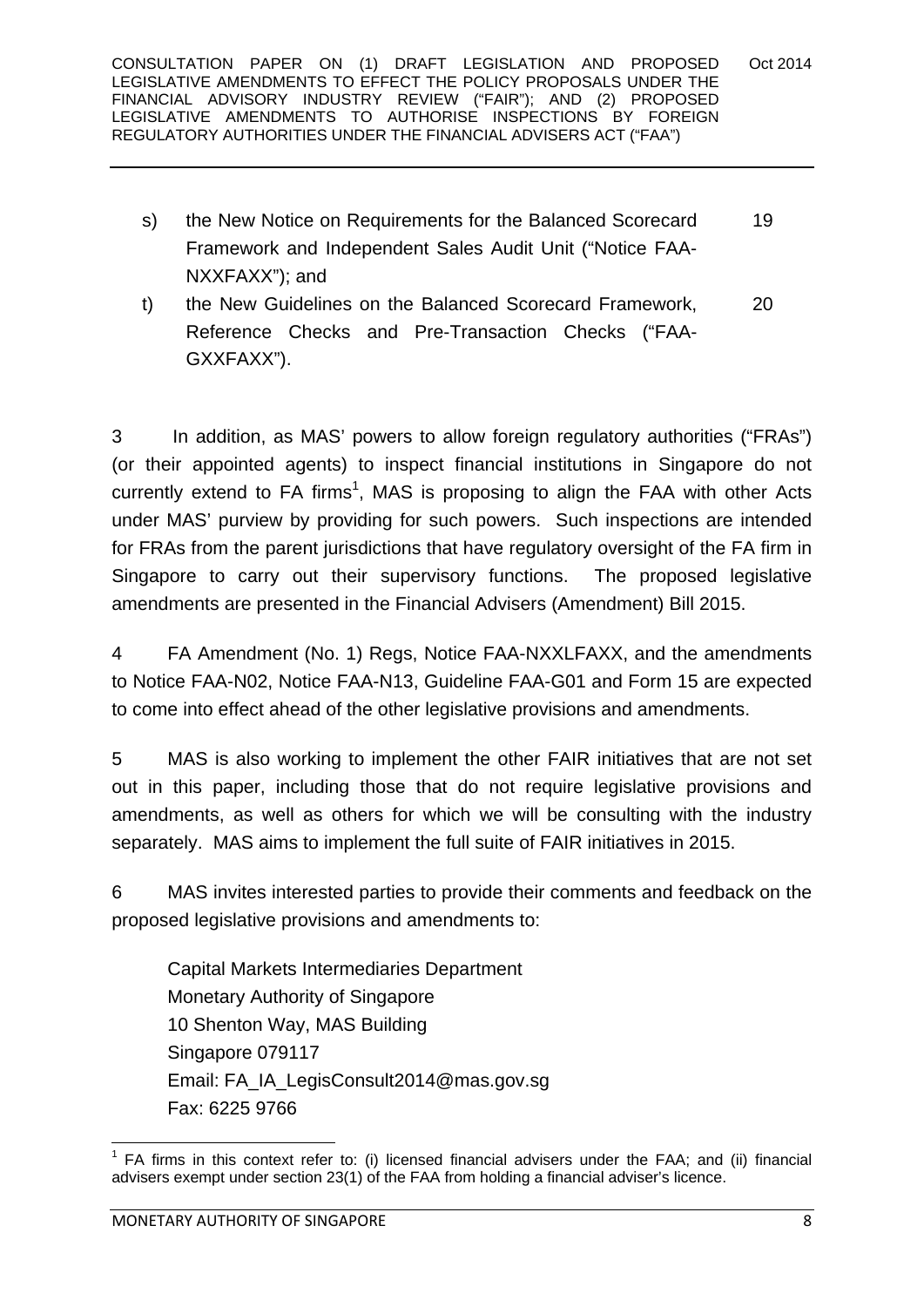Electronic submission is encouraged. MAS requests that all comments and feedback be submitted by 3 November 2014.

7 Please note that all submissions received may be made public unless confidentiality is specifically requested for the whole or part of the submission.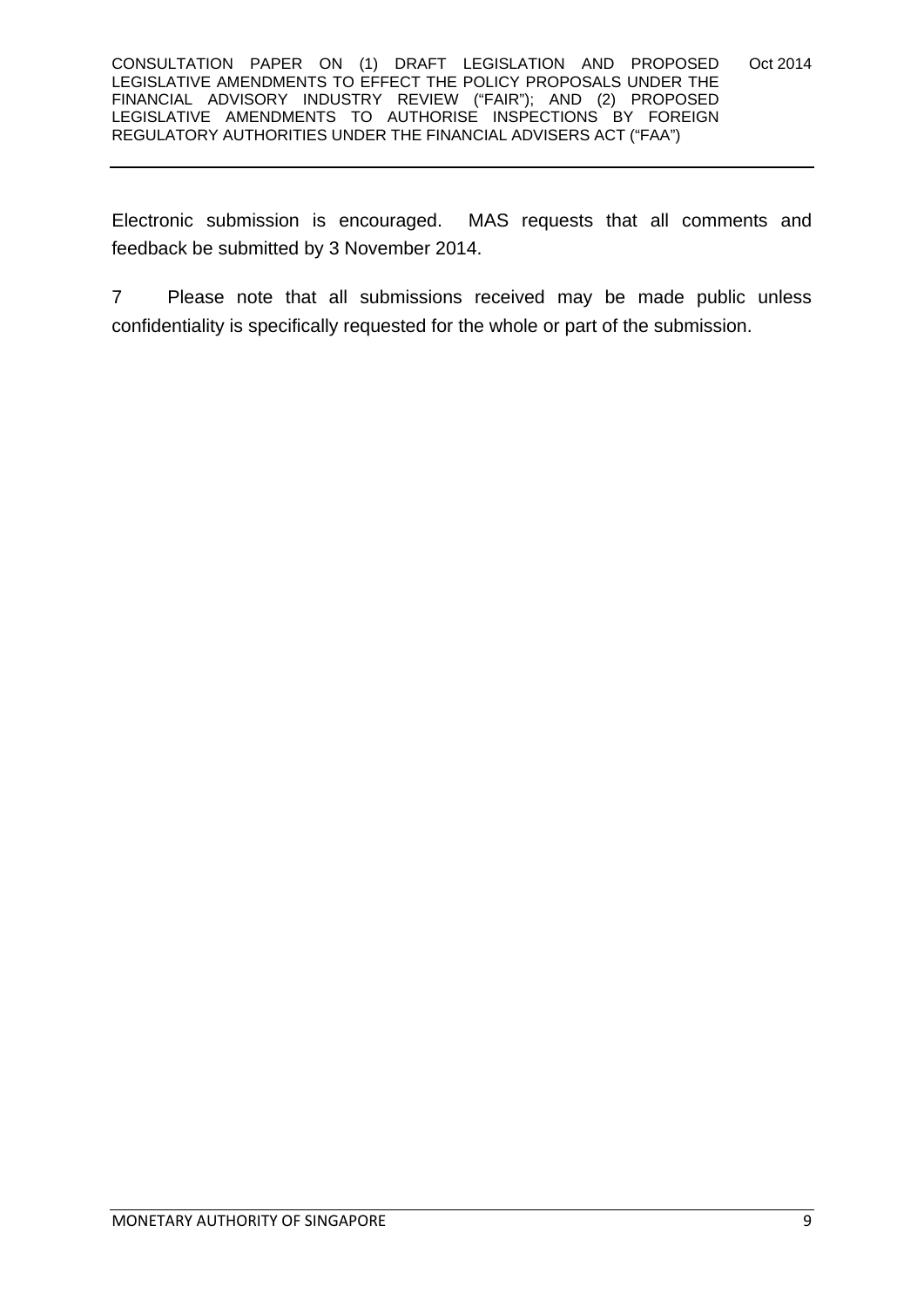#### **INTRODUCTION**

# **SECTION 1: DRAFT LEGISLATION AND PROPOSED LEGISLATIVE AMENDMENTS TO EFFECT THE POLICY PROPOSALS UNDER THE FINANCIAL ADVISORY INDUSTRY REVIEW**

1 On 26 March 2012, MAS launched FAIR to raise the standards and professionalism of the financial advisory ("FA") industry and to enhance market efficiency in the distribution of life insurance and investment products in Singapore.

- 2 The following are the five key thrusts of FAIR:
	- a) Raising the competence of FA representatives;
	- b) Raising the quality of FA firms;
	- c) Making financial advising a dedicated service;
	- d) Lowering distribution costs by enhancing market efficiency; and
	- e) Promoting a culture of fair dealing.

3 MAS released a consultation paper on the recommendations of FAIR on 5 March 2013 and issued its response to the public consultation on 30 September 2013. The FAIR initiatives that require legislative provisions and amendments are set out in the following paragraphs.

# **A Raising the competence of FA representatives<sup>2</sup> - Continuing professional development ("CPD")**

4 Currently, all FA representatives are required under Notice FAA-N13 to undergo CPD training. FAA-N13 also sets out the expectation for all FA representatives who sell life insurance products to observe the Guidelines on Continuing Professional Development Requirement issued by the Life Insurance Association, Singapore. To ensure consistency in the quality of CPD training for FA representatives who provide FA services in respect of life insurance and other investment products, a more structured CPD training framework will be put in place.

 2 With effect from 1 February 2014, the minimum academic entry requirement for FA representatives has been raised from four GCE 'O' level credit passes to: (i) a full certificate in GCE 'A' level; (ii) an International Baccalaureate Diploma qualification; (iii) a diploma awarded by a polytechnic in Singapore; or their equivalent.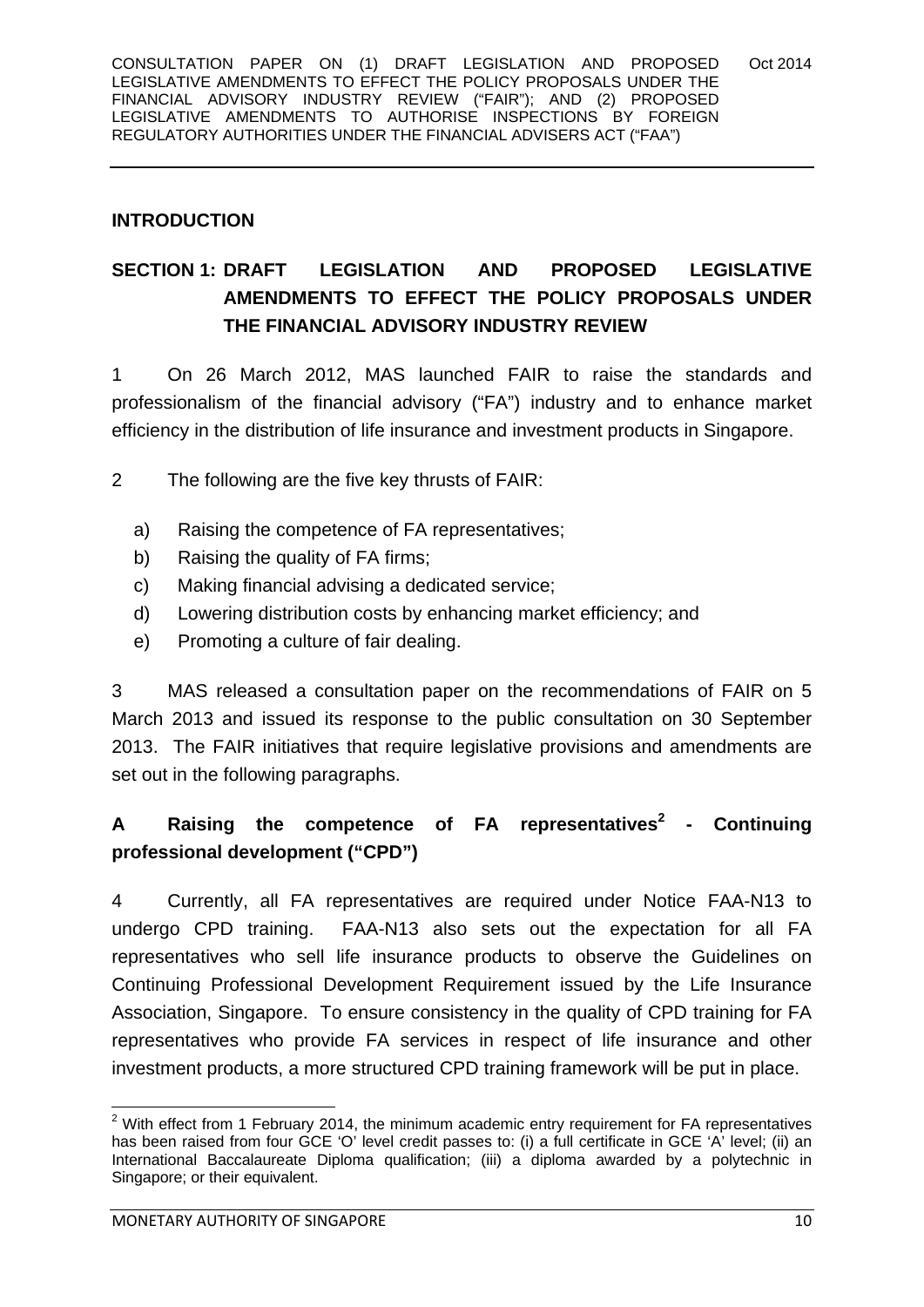5 In this regard, Notice FAA-N13 will be amended to prescribe a minimum of 30 hours of CPD training for FA representatives annually. FA representatives who only advise on or arrange mortgage reducing term assurance and/or group life insurance policies will be required to undergo at least 16 hours of CPD training annually. Out of the applicable minimum CPD hours, at least four hours must be in Ethics and eight hours in Rules and Regulations. Only a training course that has been accredited by the Institute of Banking & Finance or the Singapore College of Insurance may be counted towards meeting the minimum CPD hours in Ethics as well as Rules and Regulations.

6 The CPD requirements will be applied on a calendar year basis. An individual will not be required to fulfil the CPD requirements for the first calendar year that he is an appointed representative.

7 The proposed amendments can be found in **Annex 1**.

#### **B Raising the quality of FA firms - Financial and other requirements**

8 To ensure that licensed financial advisers ("LFAs") are adequately staffed, properly managed and sufficiently resourced to better safeguard the interests of consumers, MAS will be enhancing the admission criteria and ongoing requirements for LFAs. The details are as follows:

- a) LFAs who only advise others by issuing or promulgating research analyses or research reports concerning investment products are required to maintain a minimum base capital of S\$250,000. All other LFAs are required to maintain a minimum base capital of S\$500,000, or a lower base capital of S\$300,000 if the LFA purchases an additional Professional Indemnity Insurance ("PII") coverage of S\$500,000. For avoidance of doubt, the additional PII coverage is on top of the minimum PII requirements set out in regulation 17 of the FA Regs. The definition of "base capital" is set out in regulation 2 of the FA Amendment (No. 1) Regs;
- b) LFAs are required to maintain financial resources that are higher of (i) onequarter of their relevant annual expenditure of the immediately preceding financial year; or (ii) S\$150,000. A new Notice FAA-NXXLFAXX, attached at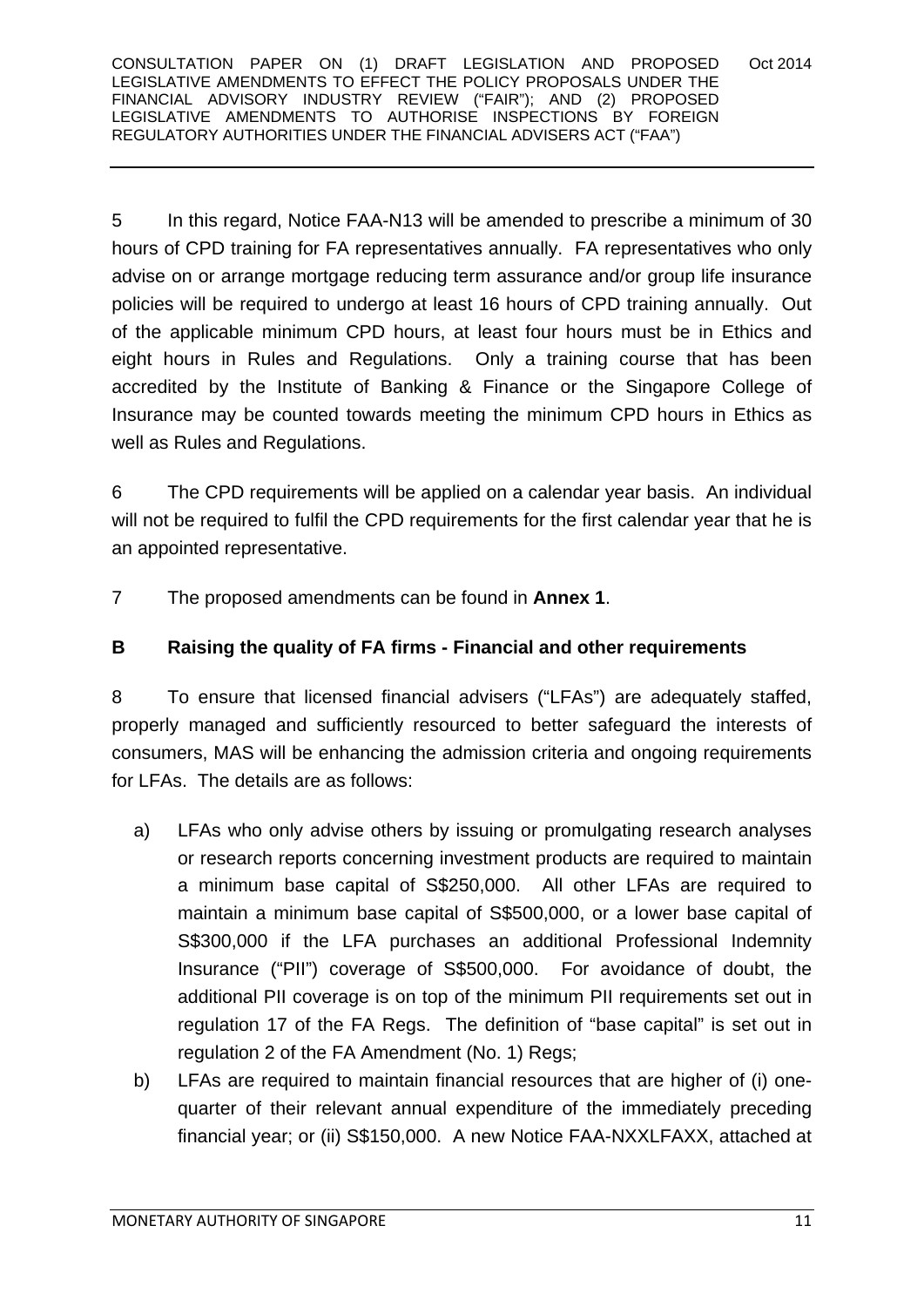**Annex 2**, will be issued to set out the relevant definitions and computation methodology for financial resources; and

c) LFAs with annual revenue of up to S\$5 million are required to obtain minimum PII coverage of S\$1 million, while LFAs with annual revenue of more than S\$5 million are required to obtain minimum PII coverage of 20% of their audited gross revenue of the immediately preceding year, subject to a cap of S\$10 million. LFAs who only advise others by issuing or promulgating research analyses or research reports concerning investment products are required to obtain minimum PII of S\$500,000. The amount of deductible for the PII policy will be capped at 10% of the LFA's base capital.

9 Regulations 2, 15, 16 and 17 of the FA Regs will be amended, together with the insertion of a Fourth Schedule to the FA Regs, to effect the above recommendations. Please refer to FA Amendment (No. 1) Regs.

10 Existing LFAs will be given a two-year transitional period to meet the new requirements on base capital and financial resources, and a one-year transitional period to meet the new PII requirement<sup>3</sup>. The proposed FA Amendment (No. 1) Regs and amendments to Form 15, to incorporate the new financial reporting requirements, are attached at **Annex 3** and **Annex 4** respectively.

11 In addition, MAS will be renaming the existing Guideline FAA-G01 as the Guidelines on Criteria for Grant of a Financial Adviser's Licence and Minimum Standards for Licensed Financial Advisers, and making the following amendments to provide guidance on the enhanced admission criteria and minimum standards for LFAs:

- a) An LFA applicant should have at least five years of proven track record in carrying on a business of providing any FA services;
- b) Its proposed CEO appointee should have at least 10 years of relevant working experience, of which at least five years should be at a managerial level;
- c) An LFA applicant should employ a minimum of three full-time, resident professionals with at least five years of relevant experience each;

 3 Until the new requirements on base capital come into effect, LFAs should compute the cap on the deductibles using paid up capital, i.e. 10% of the LFA's paid-up capital.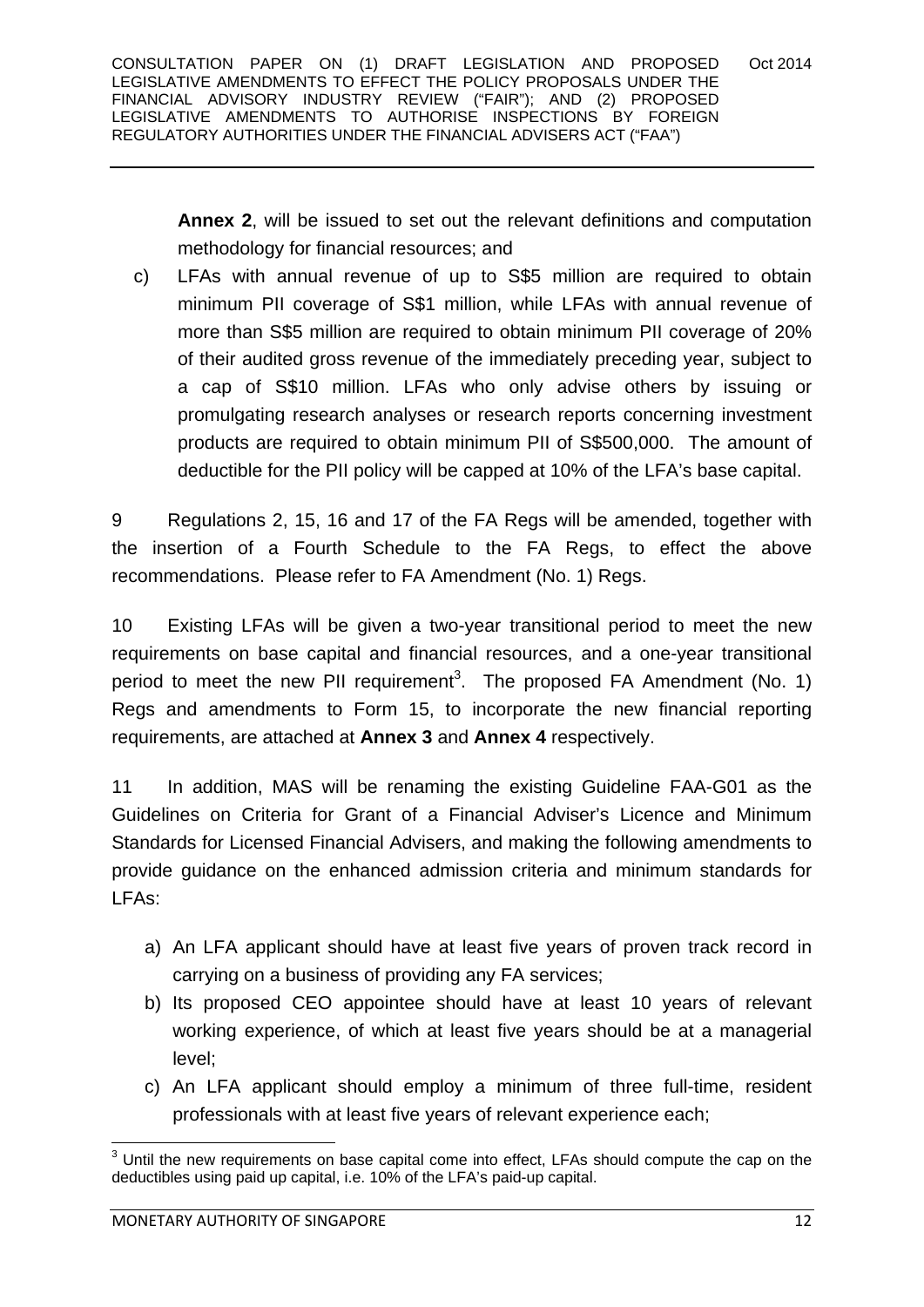- d) An LFA applicant should have a compliance function that is independent of the advisory and sales function. For LFAs with more than 20 FA representatives or a gross annual revenue of more than S\$5 million, the compliance function should be both independent and dedicated; and
- e) Where appropriate, the holding company of the LFA applicant should provide a Letter of Responsibility to MAS.

The revised Guideline FAA-G01 is attached at **Annex 5**.

12 Existing LFAs are expected to meet the new requirements in paragraphs 11(c), (d) and (e) within six months from the publication of the revised Guideline FAA-G01.

#### **C Raising the quality of FA firms – FA activities of registered insurance brokers**

13 To ensure that registered insurance brokers which provide FA services are fully capable of managing their FA business, MAS will amend the FA Regs to specify the requirements that registered insurance brokers must meet if they wish to carry on the full range of FA activities as exempt financial advisers under section 23 (1)(c) of the FAA. Specifically, registered insurance brokers will be required to meet the same management expertise, financial and compliance requirements applicable to LFAs; failing which their FA activities will be restricted. The proposed FA Amendment (No. 2) Regs is attached at **Annex 6**. The FA Amendment (No. 2) Regs further set out the proposed requirements for annual financial reporting by registered insurance brokers via Forms 29, 30 and 31, attached at **Annex 7, Annex 8 and Annex 9**. Arising from the above requirements, MAS has also revised Forms 26 and 27, attached at **Annex 10** and **Annex 11**, to include a separate section for registered insurance brokers. MAS will also issue a new Notice FAA-NXXIBXX, attached at **Annex 12**, to supplement the FA Amendment (No. 2) Regs in setting out the financial and conduct of business requirements for registered insurance brokers.

14 Further to the above, MAS will issue the new Guidelines FAA-GXXIBXX, attached at **Annex 13**, to provide guidance on the requirements that registered insurance brokers should meet to provide the full range of FA activities.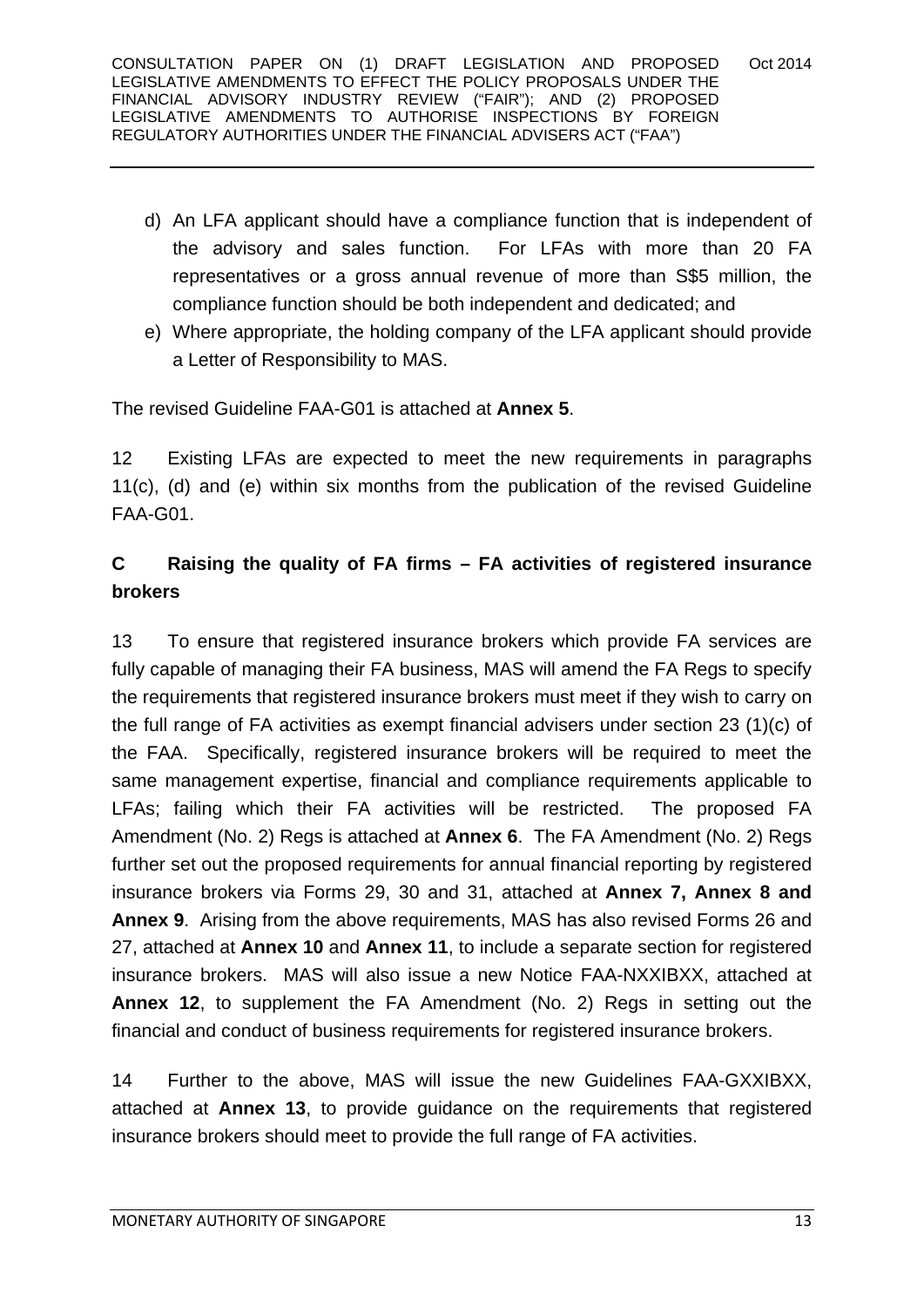#### **D Raising the quality of FA firms - Non-FA activities conducted by LFAs**

15 MAS will amend the FAA to vest itself with powers to restrict the types of non-FA activities which LFAs are allowed to conduct. This is to ensure that LFAs remain professional and dedicated to their role as FA firms. The proposed amendments can be found in the Financial Advisers (Amendment) Bill 2015, attached at **Annex 14**. MAS will also amend the FA Regs to specify that the non-FA activities of LFAs will be restricted to:

- a) Acting as introducers or making referrals in respect of non-FA activities to financial institutions licensed by MAS;
- b) Providing training and consultancy in respect of financial planning or financial literacy aimed at educating and empowering consumers; and
- c) Providing will writing, estate planning and tax planning services.

16 LFAs will be required to establish and maintain a register of representatives who carry out any non-FA activities described in paragraphs 15 (a) to (c). The gross revenue generated by LFAs from their non-FA activities will also be capped at 5% of their total annual revenue derived from their FA business, based on their last audited financial returns. The proposed amendments can be found in the FA Amendment (No. 2) Regs, attached at **Annex 6**.

17 In our response to the consultation feedback on 30 September 2013, we agreed to provide a transition period of one year for FA firms to review their activities and comply with the new requirements. In preparation for the implementation of these requirements, LFAs should commence the review of their existing activities and make appropriate arrangements to unwind any activities which do not fall within the scope of permitted non-FA activities. The new requirements are expected to take effect on 1 January 2016.

# **E Making financial advising a dedicated service - Non-FA activities conducted by FA representatives**

18 To ensure that FA representatives maintain a high level of professionalism and competence in their dealings with customers and to minimise possible conflicts of interest, FA firms should only recruit representatives whose professional focus is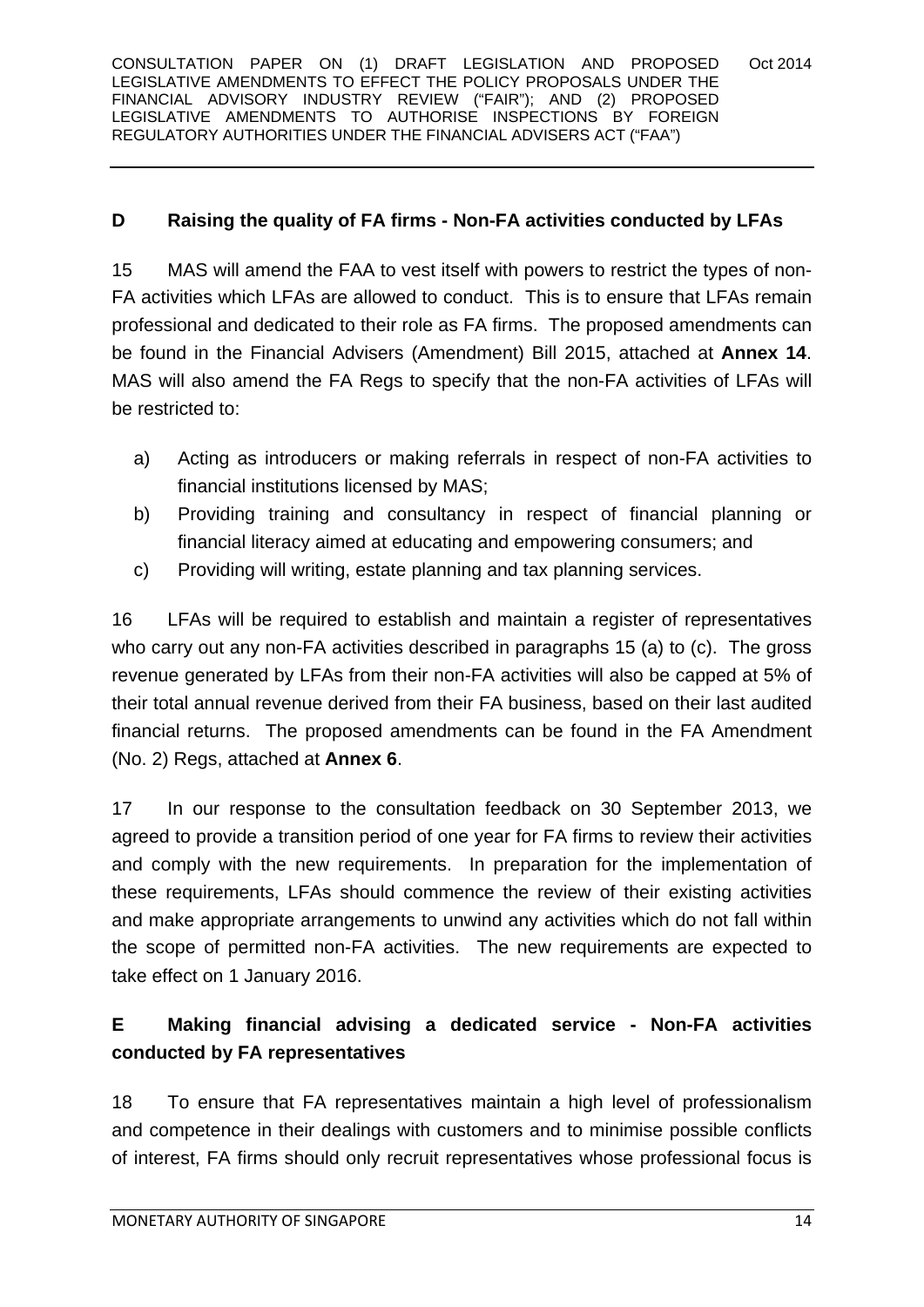primarily on their FA role. MAS will amend the FA Regs to specify that FA firms should assess the non-FA activities of their representatives to ensure that:

- a) The activities do not conflict with the FA firm's business;
- b) The activities do not tarnish the image of the FA industry; and
- c) The conduct of the activities by the representatives will not lead to a neglect of his or her FA role.

19 In addition, MAS will prohibit FA representatives from conducting the following non-FA activities:

- a) Carrying on moneylending business;
- b) Promoting junkets for casinos;
- c) Acting as real estate agents; and
- d) Marketing products that are not regulated under the FAA.

20 For prospective representatives with other gainful employment, FA firms shall require them to obtain the approval of their employers prior to appointing them as representatives. For existing representatives with other gainful employment which the FA firm has assessed as acceptable, the FA firm is required to ensure that these representatives disclose their representative status to their other employers. FA firms would need to maintain sufficient documentation to demonstrate that the assessment of non-FA activities conducted by their representatives have been properly carried out. In addition, FA firms must put in place processes to ensure that they are informed of any non-FA activity that their prospective or existing representatives conduct or intend to conduct, and have proper systems and controls to monitor their representatives' conduct of non-FA activities on an ongoing basis. The proposed amendments can be found in FA Amendment (No. 2) Regs, attached at **Annex 6**.

21 In our response to the consultation feedback on 30 September 2013, we agreed to provide a transition period of one year for FA firms to review their representatives' activities and comply with the new requirements. In preparation for the implementation of these requirements (which are expected to take effect on 1 January 2016), FA firms are advised to complete the assessment of the non-FA activities carried out by their representatives by 30 June 2015. FA firms should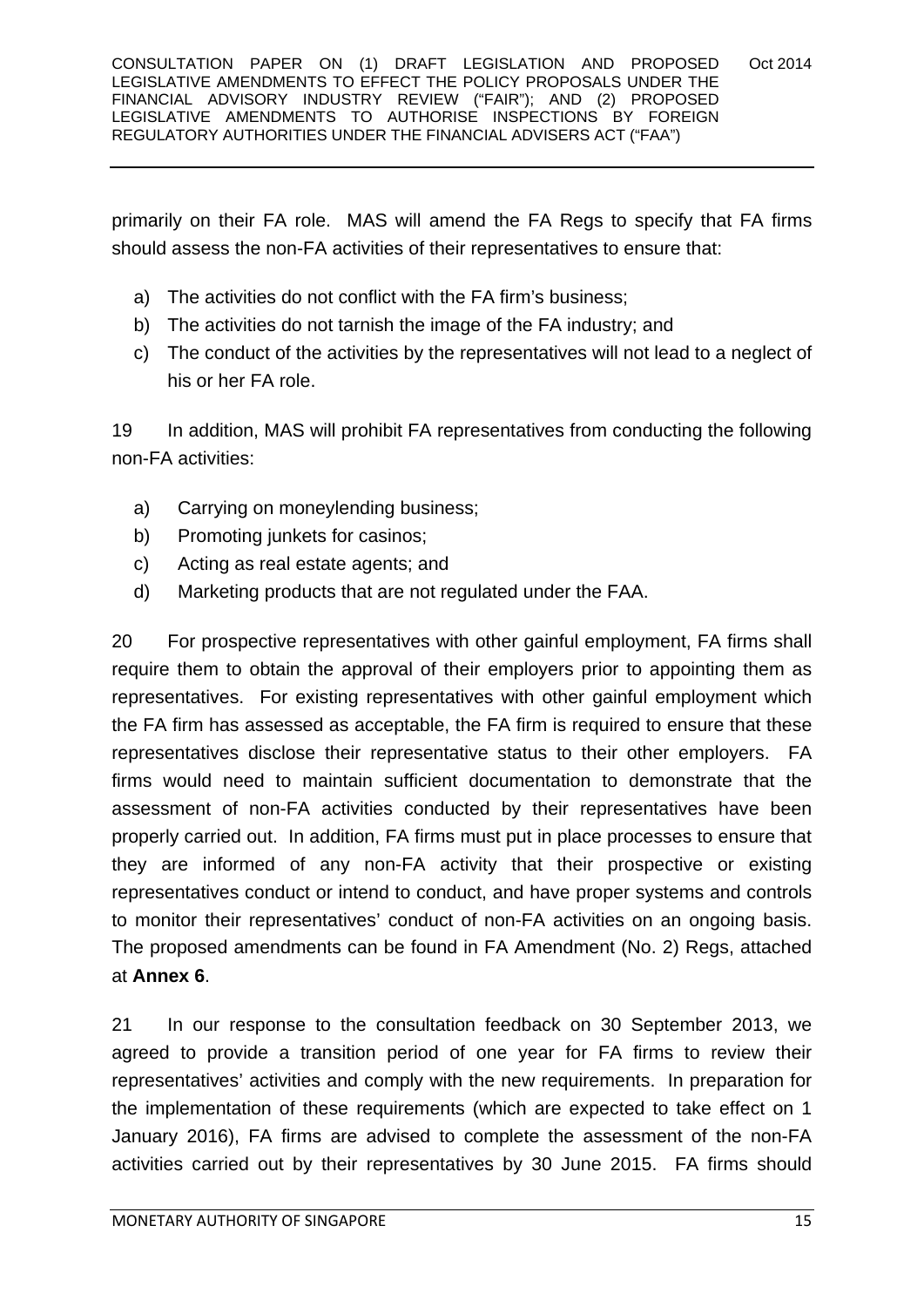ensure that these representatives make appropriate arrangements to unwind any activities that the FA firms have identified as being in conflict with the role of an FA representative before the new requirements take effect. FA firms should also keep their representatives informed of the outcome of their assessment and put in place communication plans to explain to their representatives the rationale behind the assessments and options available to them.

# **F Making financial advising a dedicated service - Use of introducers by FA firms**

22 To minimise the risk of persons that are not fit and proper acting as introducers, and to enable consumers to ascertain whether they are dealing with an introducer or an FA firm, MAS is proposing amendments to Regulation 31 of the FA Regs and FAA-N02. The proposed FA Amendment (No. 1) Regs and amendments to FAA-N02 are attached at **Annex 3** and **Annex 15** respectively.

23 The amendments encompass the following:

- a) Requiring FA firms to institute adequate policies and procedures to assess, and to be satisfied that, the appointment of introducers would not give rise to any conflicts of interest to the FA firms or their customers, and would not tarnish the image of the FA firm or the FA industry;
- b) Disallowing introducers from providing product information to customers;
- c) Prohibiting FA firms from acting as introducers in respect of investment products for which they are permitted to provide advice, unless a customer initiates an enquiry on that class of investment products or a specific product within that class; and
- d) Requiring FA firms to prepare a Client Acknowledgement Form ("CAF") containing all the information which the introducer is required to disclose to the customer, and which the introducer must use as a script when carrying out introducing activities. After the customer has provided his or her acknowledgement and consent on the CAF, the FA firm must ensure that the introducer provides a copy of the CAF to the customer for his or her retention. The FA firm is required to retain records of every customer's acknowledgement and consent obtained by the introducer.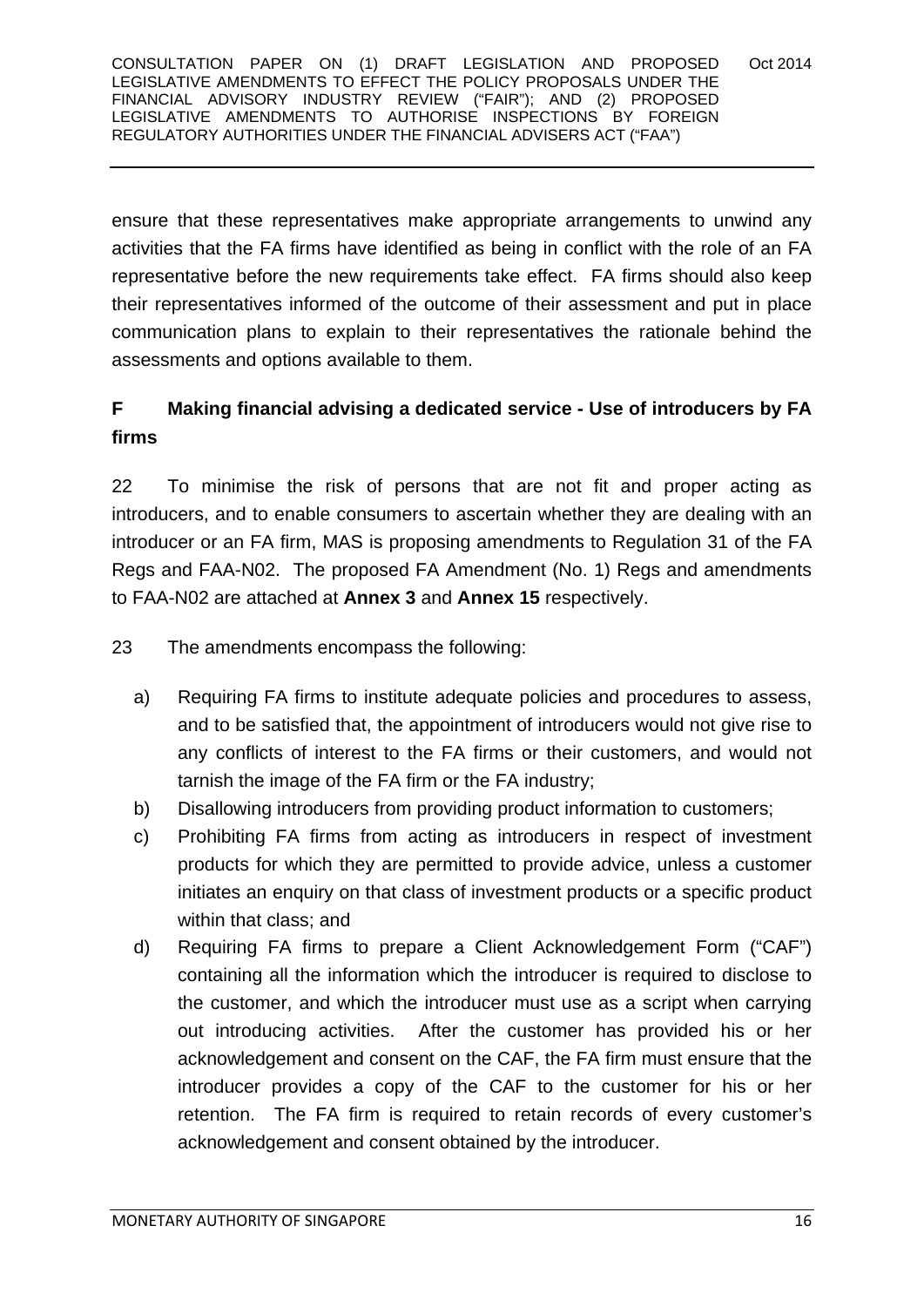# **G Promoting a culture of fair dealing - Commission payout structure of regular premium life insurance products**

24 MAS will be requiring the commissions for regular premium life policies paid by product manufacturers to FA firms, representatives and supervisors to be distributed over a minimum period of six years or the premium payment period of the policy, whichever is shorter. This will better align the interests of the FA industry with that of its customers and encourage good after-sales services to customers. Firstyear commissions will also be capped at 55% of total commissions. The remaining commissions of at least 45% will be paid out over the next five years or the remaining premium payment years, whichever is shorter.

25 MAS will amend the FAA and Insurance Act ("IA") to vest itself with powers to make regulations with respect to the remuneration (including any commissions) of FA firms, representatives and supervisors. The proposed amendments can be found in the Financial Advisers (Amendment) Bill 2015 and the Insurance (Amendment) Bill 2015, attached at **Annex 14** and **Annex 16** respectively. Pursuant to the new powers under the respective Acts, MAS will issue the FA(RI) Regs, attached at **Annex 17**, and I(R) Regs, attached at **Annex 18**, to cap and spread the commissions of FA firms, representatives and supervisors.

# **H Promoting a culture of fair dealing - Balanced scorecard ("BSC") framework for remuneration of FA representatives and supervisors**

26 MAS will amend the FAA to vest itself with powers to require FA firms to implement the BSC framework in the remuneration structures for representatives and supervisors. The proposed amendments can be found in the Financial Advisers (Amendment) Bill 2015, attached at **Annex 14**. This is to better align the interests of FA representatives and supervisors with that of their customers and minimise conflicts with customers' interests that are inherent in volume-based remuneration arrangements. The classes of FA firms and types of FA activities that will be exempt from the requirements of the BSC framework are set out in the proposed FA Amendment (No. 2) Regs, attached at **Annex 6**.

27 MAS will issue a new Notice FAA-NXXFAXX, attached at **Annex 19**, to effect the BSC initiative. The Notice will set out the main components of the BSC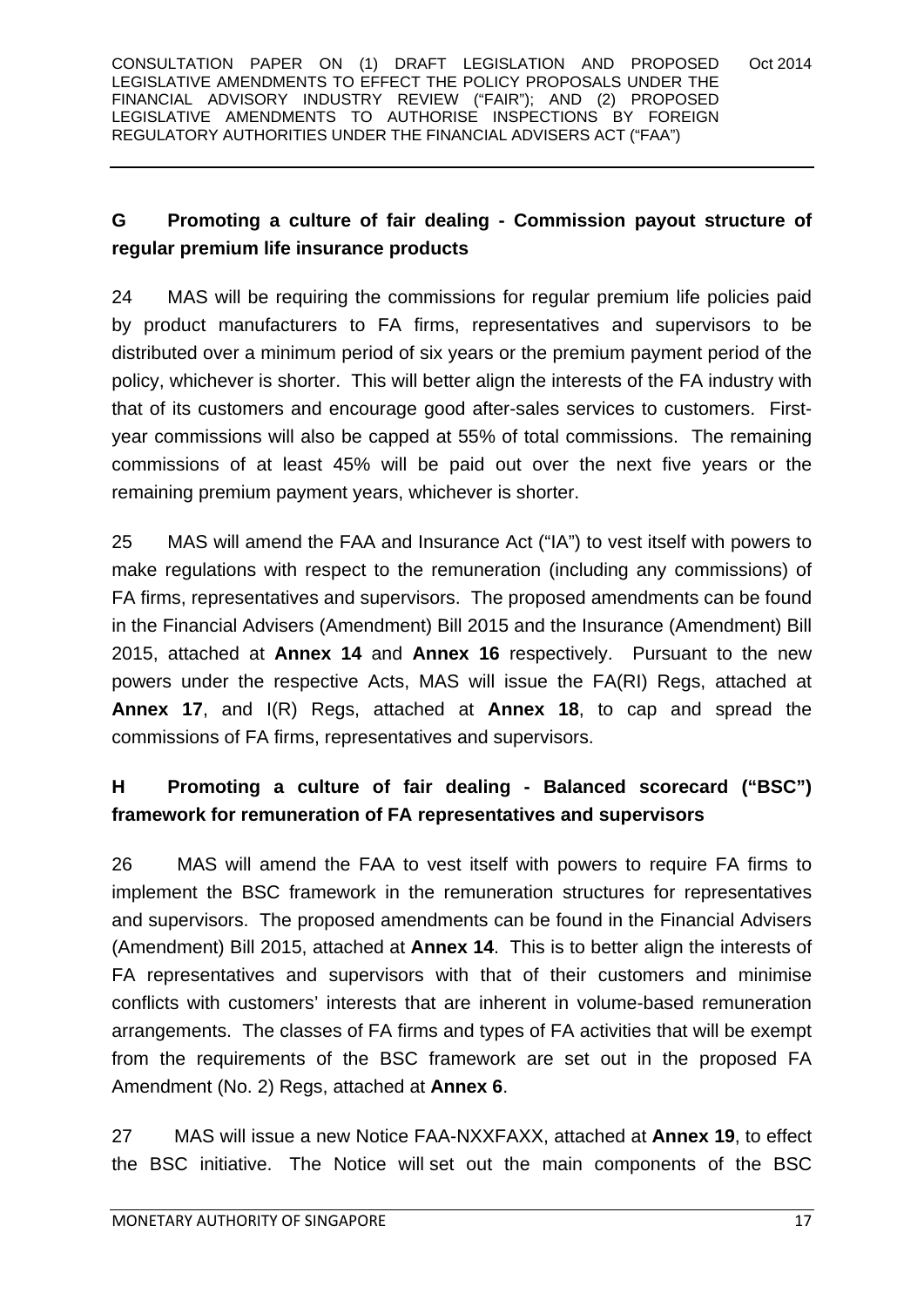framework including the types of key performance indicators that are not related to sales, proportion of variable income subject to the BSC framework, type of infractions that will be subject to the review methodology, assignment of BSC grades, and the responsibilities of the Board and Senior Management of FA firms.

28 MAS will also issue a new set of Guidelines, FAA-GXXFAXX, attached at **Annex 20**, to provide guidance on the documentation review and customer surveys that FA firms are required to conduct as well as examples of infractions that will be taken into account under the BSC framework.

29 MAS has agreed with the industry that FA firms will implement the BSC framework on 1 January 2015. There will be no deductions from the variable income of representatives and supervisors for any infractions uncovered during the first year of implementation. This is to give the industry sufficient time to familiarise themselves with the framework, and for MAS to fine-tune the framework, if necessary, before we effect the requirements in legislation in January 2016.

#### **I Promoting a culture of fair dealing - Banning of product-related incentives for FA firms, representatives and supervisors**

30 MAS will ban short-term product-related incentives that reward FA firms, representatives and supervisors for recommending specific investment products or a specific class of investment products as such incentives may encourage poor market conduct practices such as product pushing and improper switching. Such productrelated incentives which are given for the sale of pure protection products will be excluded from the ban.

31 MAS will amend the FAA to vest itself with powers to prohibit or restrict the provision and receipt of product-related incentives and issue regulations under the FA(RI) Regs. These are attached at **Annex 14** and **Annex 17** respectively.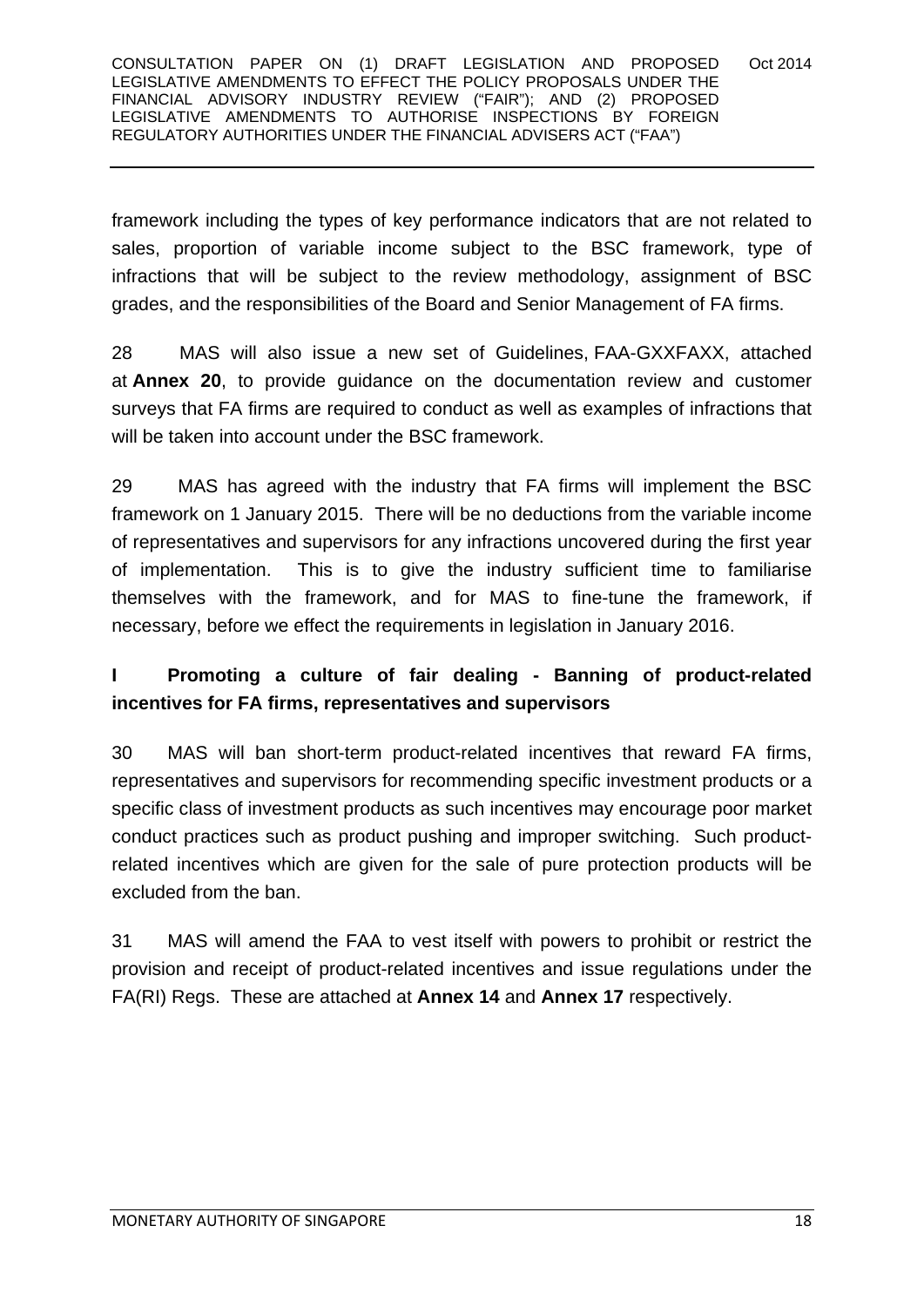# **J Lowering distribution costs by enhancing market efficiency – Facilitating comparison of life insurance products and cheaper access to life insurance products**

32 MAS will be launching an online web aggregator to enhance the transparency of information in respect of life insurance products. The web aggregator will allow consumers to compare the premiums and other key features of life insurance products offered by various insurers so that they can make informed financial decisions.

33 MAS proposes to amend the IA to require participating life insurers to submit information on life insurance products to MAS, or such person as MAS may specify, for publication on the web aggregator, and to pay a fee for the hosting, operation and maintenance of, and system changes to, the web aggregator. The proposed amendments can be found in **Annex 16**.

34 Life insurers catering to the retail market will also be required to offer a class of life insurance products directly to consumers, without charging any commissions. This will provide consumers, who do not require financial advice, with access to a class of life insurance products that meet their basic protection needs at a lower cost. The features of such products will be broadly standardised to make them easier for consumers to understand and purchase without financial advice. MAS has issued a press release on the features of these products on 30 July 2014<sup>4</sup>. In this regard, MAS proposes to amend the IA, attached at **Annex 16**, to require all life insurers that serve the retail market to manufacture and offer such life insurance products in Singapore.

<sup>4</sup> The link to the press release on "Buying Life Insurance Products Directly from Insurance Companies without Commissions" can be found at the following link:

http://www.mas.gov.sg/News‐and‐Publications/Media‐Releases/2014/Buying‐Life‐Insurance‐Products‐ Directly‐from‐Insurance‐Companies‐without‐Commissions.aspx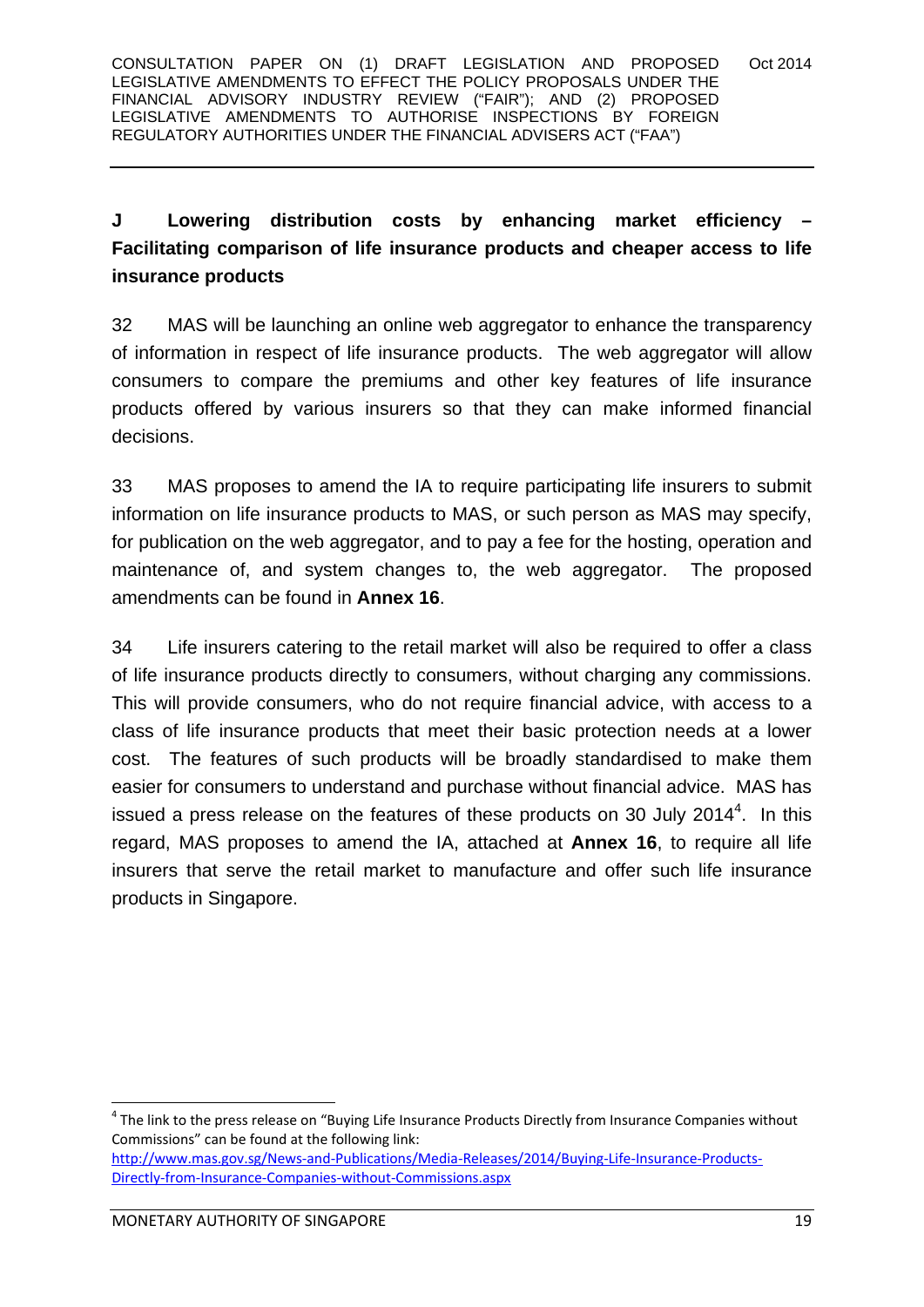## **K Other FAIR-related amendments - Powers to provide for transitional arrangements and specify how existing contracts should be affected**

35 FA firms, representatives and supervisors, as well as insurers may need to amend their existing contracts in order to comply with the legislative requirements under FAIR. The types of existing contracts may include, but are not limited to:

- a) Employment contracts;
- b) Distributor contracts;
- c) Partnership contracts;
- d) Adviser agreements; and
- e) Outsourcing agreements.

36 To the extent that compliance with the FAIR recommendations may result in an insurer, FA firm, representative or supervisor breaching its or his existing contractual obligations, MAS is proposing to amend the FAA and IA to empower MAS to issue subsidiary legislation to provide for transitional arrangements. Such subsidiary legislation may provide, for example, that (i) a party shall comply with the FAIR requirements notwithstanding its duties imposed under any existing contract; or (ii) a party carrying out any act in compliance with the FAIR requirements shall not be treated as being in breach of any existing contract. The proposed amendments can be found in the Financial Advisers (Amendment) Bill 2015 and the Insurance (Amendment) Bill 2015, attached at **Annex 14** and **Annex 16** respectively.

Consultation questions:

1. MAS seeks views on the legislative provisions and amendments set out in **Annexes 1** to **20** to effect the policy proposals under FAIR.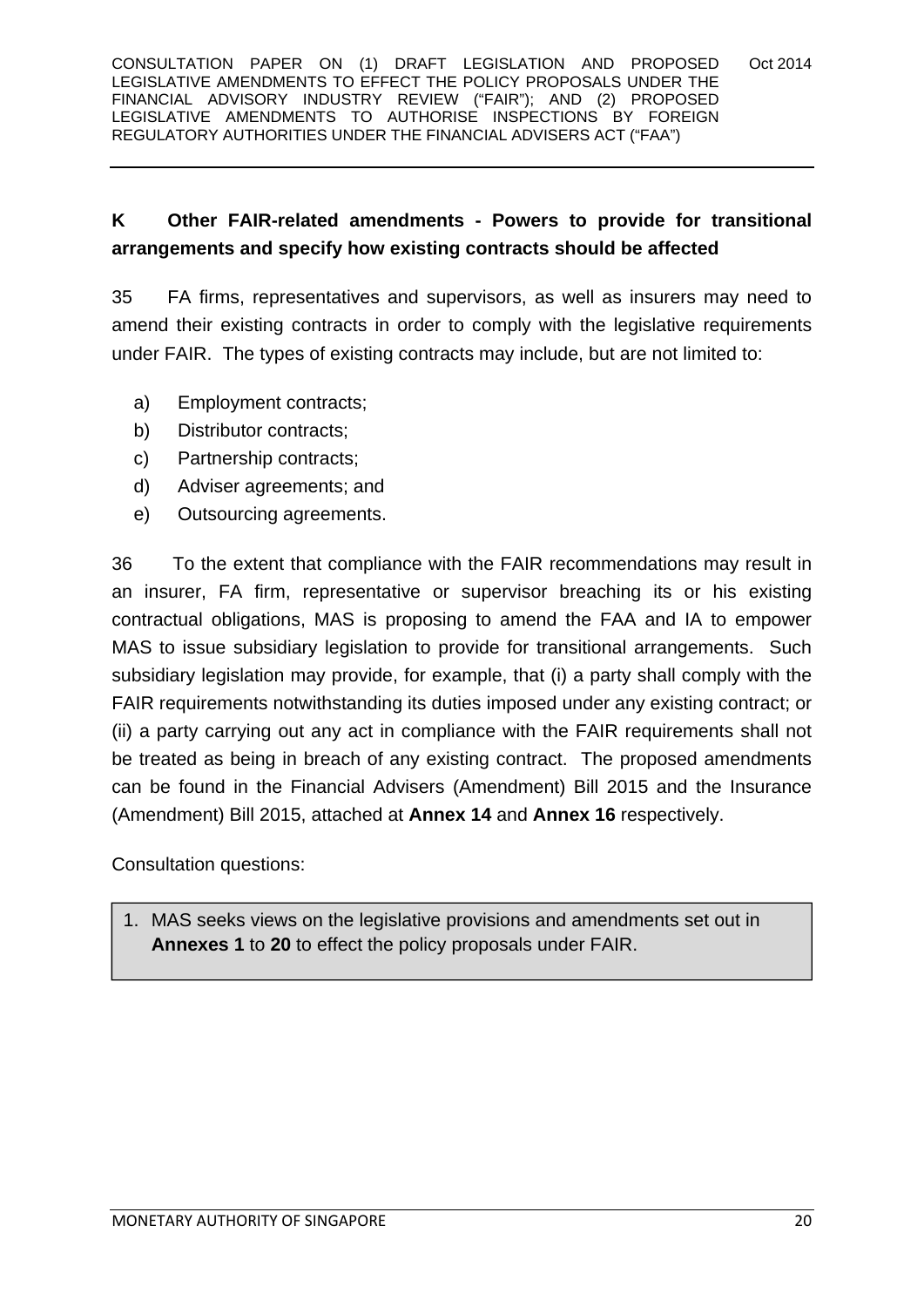- 2. With regard to paragraphs 35 and 36, MAS seeks views on:
	- a) the types of existing contracts that will be affected; and
	- b) how such existing contracts will be affected.

Please only include those existing contracts which do not contain clauses to allow the contractual parties to vary the terms of the contracts.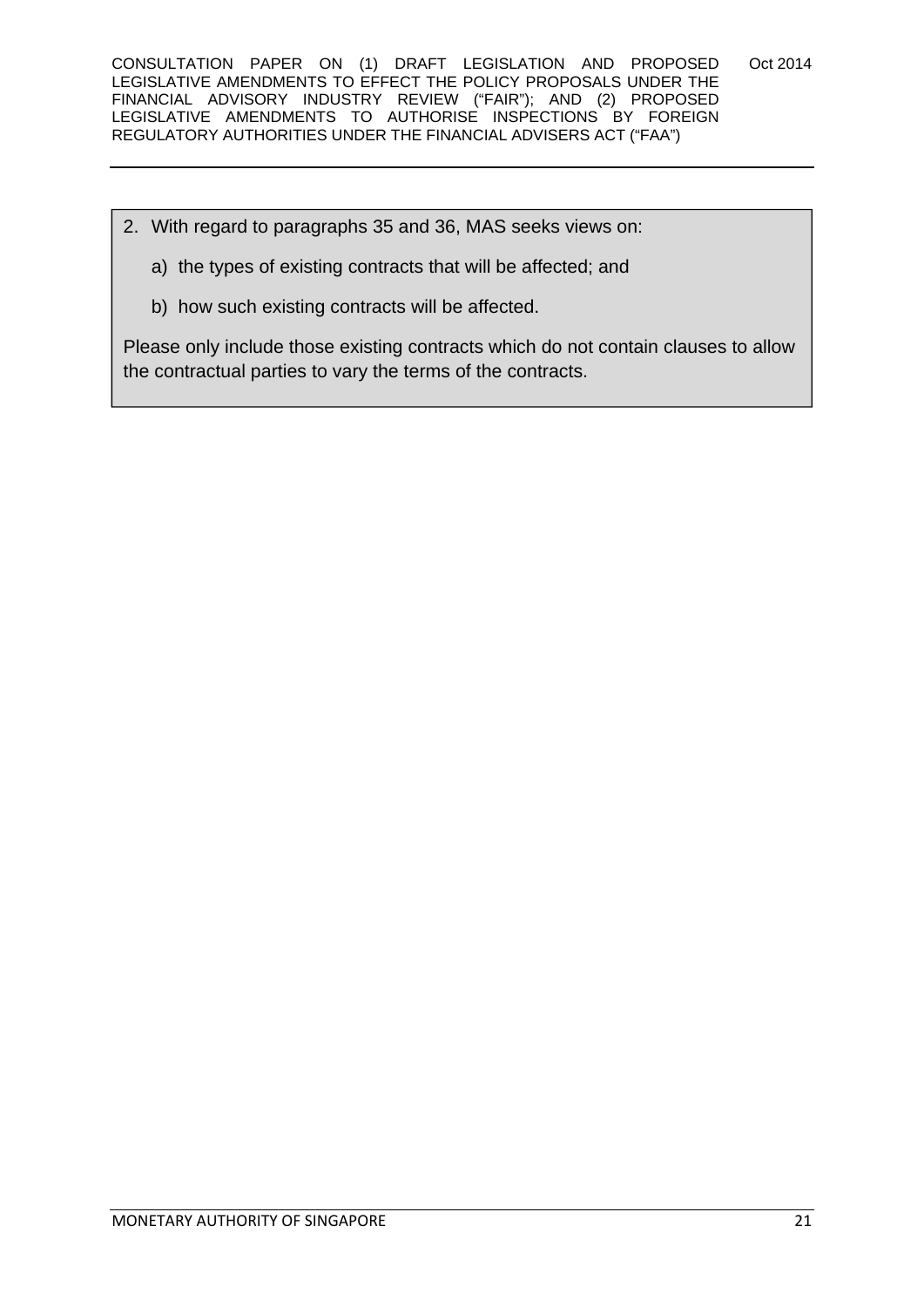## **SECTION 2: PROPOSED LEGISLATIVE PROVISIONS TO AUTHORISE INSPECTIONS BY FOREIGN REGULATORY AUTHORITIES**

37 MAS is proposing to amend the FAA to allow MAS to grant permission to FRAs or their appointed agents to conduct inspections of FA firms in Singapore. This will align the supervisory cooperation powers relating to inspections under the FAA with those under other Acts under MAS' purview. Such inspections are intended for FRAs from the parent jurisdictions that have regulatory oversight of the FA firm in Singapore, to carry out their supervisory functions, subject to conditions as MAS may impose. These conditions may include:

- (i) The classes of information to which the FRA shall or shall not have access to in the course of the inspection;
- (ii) The scope of the inspection; and
- (iii) The use or disclosure of any information obtained in the course of the inspection.

38 In addition, for inspections of FA firms exempt under section 23(1)(a) or (b) of the FAA, the FRA will not be required to seek MAS' approval under the FAA, if the FRA has sought MAS' approval for such inspections pursuant to the relevant Act under which the exempt financial adviser holds a licence. For instance, where the FRA has been granted approval under the Banking Act to inspect a licensed bank in Singapore, the FRA will not need to seek separate approval under the FAA to inspect the FA activities of the licensed bank as an exempt financial adviser.

39 The proposed amendments can be found in the Financial Advisers (Amendment) Bill 2015, attached at **Annex 14**.

Consultation questions:

3. MAS seeks views on the proposal to provide legal certainty for MAS to grant permission to FRAs or their appointed agents to inspect FA firms in Singapore for the purpose of carrying out their supervisory functions.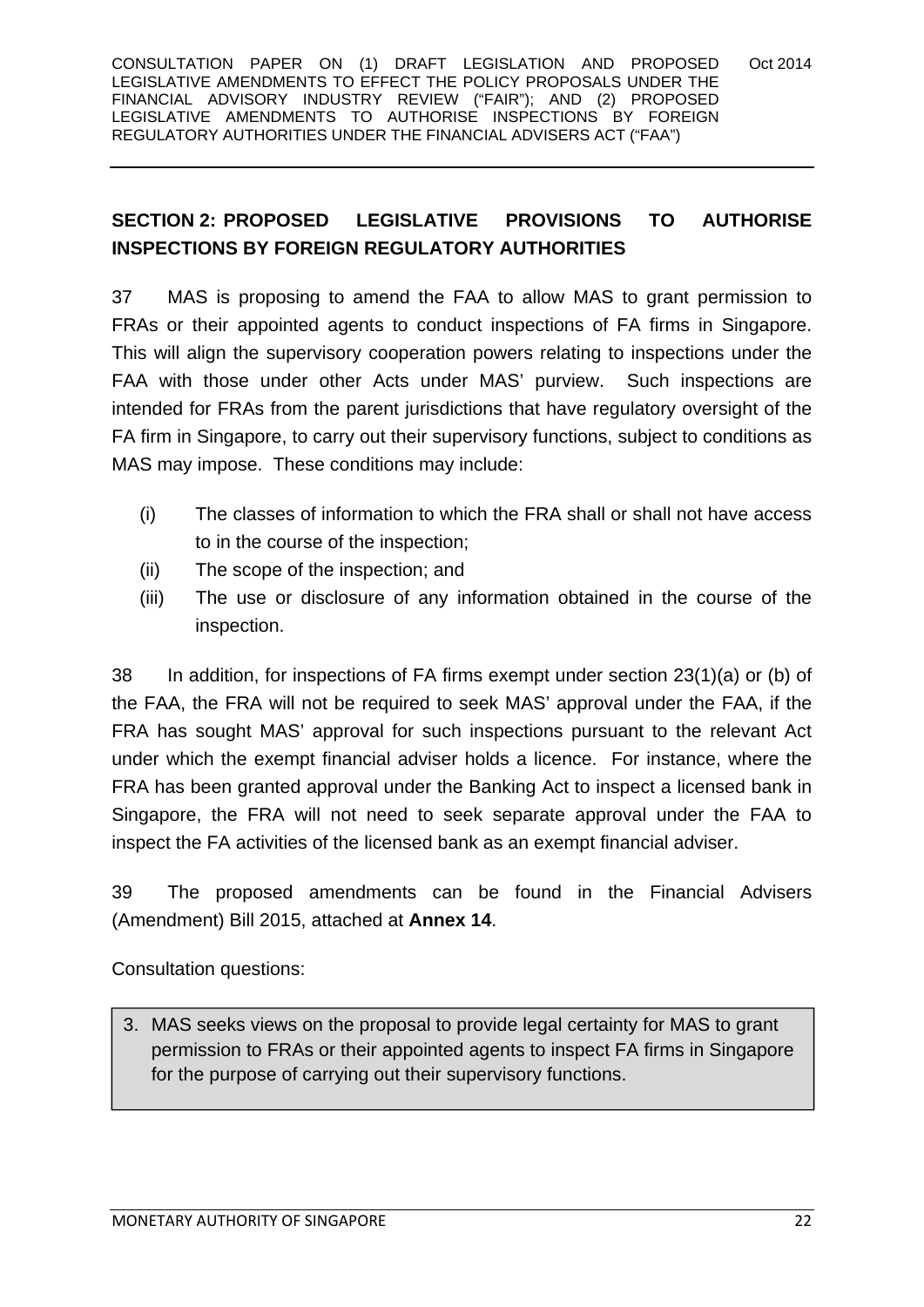4. MAS also seeks views on the proposed conditions under which FRAs or their appointed agents may conduct inspections of FA firms.